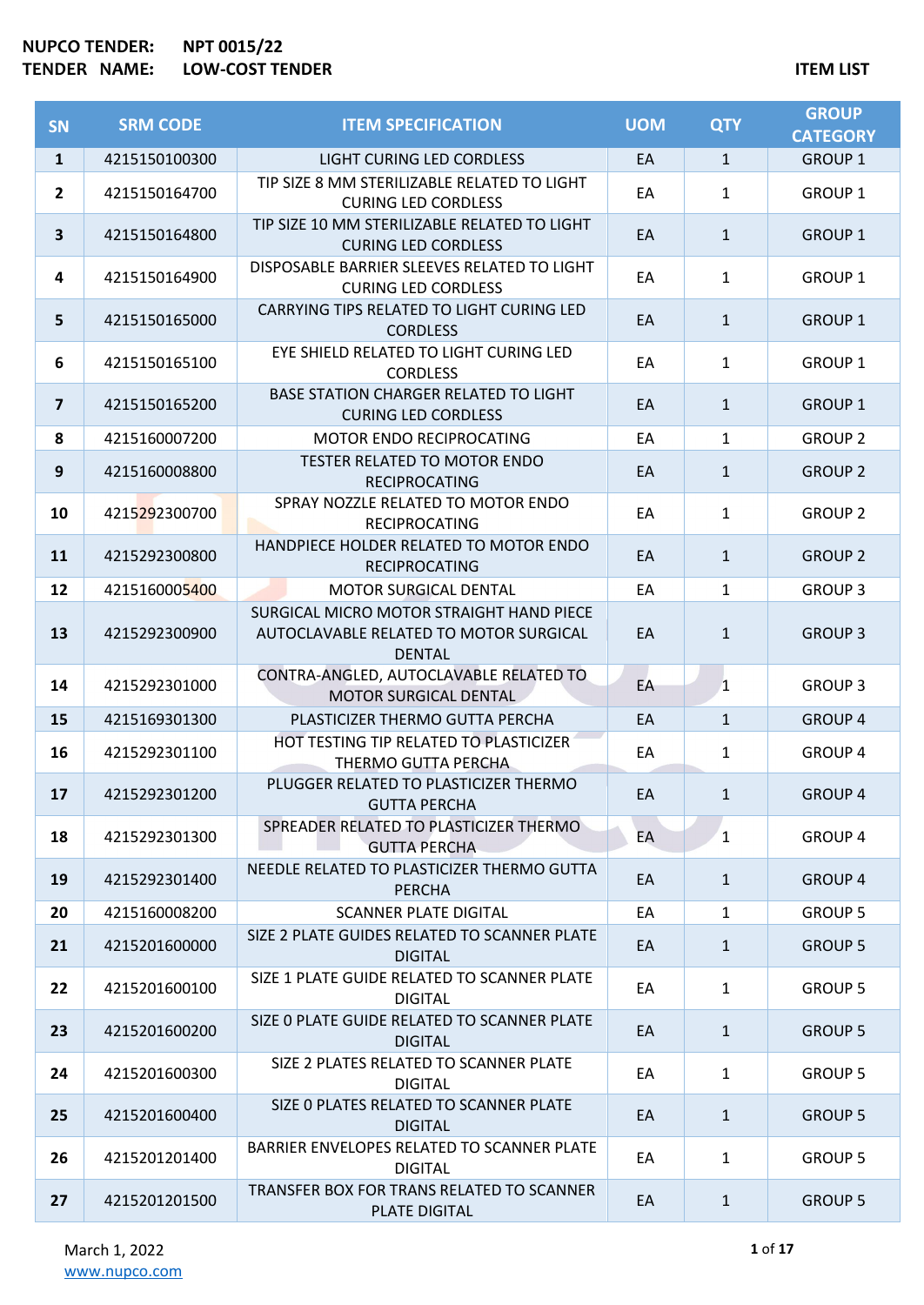| SN | <b>SRM CODE</b> | <b>ITEM SPECIFICATION</b>                                                                       | <b>UOM</b> | <b>QTY</b>   | <b>GROUP</b><br><b>CATEGORY</b> |
|----|-----------------|-------------------------------------------------------------------------------------------------|------------|--------------|---------------------------------|
| 28 | 4227250009300   | SEDATION KIT NITROUS OXIDE                                                                      | EA         | 1            | <b>GROUP 6</b>                  |
| 29 | 4227252400000   | CART RELATED TO SEDATION KIT NITROUS OXIDE                                                      | EA         | $\mathbf{1}$ | <b>GROUP 6</b>                  |
| 30 | 4227252400100   | FACE MASK RELATED TO SEDATION KIT NITROUS<br><b>OXIDE</b>                                       | EA         | $\mathbf{1}$ | <b>GROUP 6</b>                  |
| 31 | 4227252400200   | AUTOCLAVABLE PEDIATRIC DOUBLE MASK<br>SCAVENGER SYSTEM RELATED TO SEDATION KIT<br>NITROUS OXIDE | EA         | $\mathbf{1}$ | <b>GROUP 6</b>                  |
| 32 | 4227252400300   | AUTOCLAVABLE ADULT DOUBLE MASK<br>SCAVENGER SYSTEM RELATED TO SEDATION KIT<br>NITROUS OXIDE     | EA         | $\mathbf{1}$ | <b>GROUP 6</b>                  |
| 33 | 4227252400400   | ADULT DOUBLE MASK RELATED TO SEDATION KIT<br>NITROUS OXIDE                                      | EA         | $\mathbf{1}$ | <b>GROUP 6</b>                  |
| 34 | 4227252400500   | PEDIATRIC DOUBLE MASK RELATED TO SEDATION<br><b>KIT NITROUS OXIDE</b>                           | EA         | $\mathbf{1}$ | <b>GROUP 6</b>                  |
| 35 | 4227252400600   | ADULT OUTER MASK RELATED TO SEDATION KIT<br><b>NITROUS OXIDE</b>                                | EA         | $\mathbf{1}$ | <b>GROUP 6</b>                  |
| 36 | 4227252400700   | PEDIATRIC OUTER MASK RELATED TO SEDATION<br><b>KIT NITROUS OXIDE</b>                            | EA         | $\mathbf{1}$ | <b>GROUP 6</b>                  |
| 37 | 4227252400800   | PEDIATRIC INNER MASK RELATED TO SEDATION<br><b>KIT NITROUS OXIDE</b>                            | EA         | $\mathbf{1}$ | <b>GROUP 6</b>                  |
| 38 | 4227252400900   | ADULT INNER MASK RELATED TO SEDATION KIT<br>NITROUS OXIDE                                       | EA         | $\mathbf{1}$ | <b>GROUP 6</b>                  |
| 39 | 4227252401000   | ADULT RESERVOIR BAG RELATED TO SEDATION KIT<br>NITROUS OXIDE                                    | EA         | $\mathbf{1}$ | <b>GROUP 6</b>                  |
| 40 | 4215201200300   | SENSOR DIGITAL PERIAPICAL INTRAORAL<br>RADIOGRAPH PEDIA                                         | EA         | 1            | <b>GROUP 7</b>                  |
| 41 | 4215201201600   | SENSOR SIZE O RELATED TO SENSOR DIGITAL<br>PERIAPICAL INTRAORAL RADIOGRAPH PEDIA                | EA         | $\mathbf{1}$ | <b>GROUP 7</b>                  |
| 42 | 4215201201700   | SENSOR SIZE 1 RELATED TO SENSOR DIGITAL<br>PERIAPICAL INTRAORAL RADIOGRAPH PEDIA                | EA         | $\mathbf{1}$ | <b>GROUP 7</b>                  |
| 43 | 4215201201800   | BARRIER ENVELOPES RELATED TO SENSOR DIGITAL<br>PERIAPICAL INTRAORAL RADIOGRAPH PEDIA            | EA         | $\mathbf{1}$ | <b>GROUP 7</b>                  |
| 44 | 4215201200200   | SENSOR DIGITAL PERIAPICAL INTRAORAL<br>RADIOGRAPH ADULT                                         | EA         | $\mathbf{1}$ | <b>GROUP 8</b>                  |
| 45 | 4215201201900   | SENSOR SIZE 1 RELATED TO SENSOR DIGITAL<br>PERIAPICAL INTRAORAL RADIOGRAPH ADULT                | EA         | $\mathbf{1}$ | <b>GROUP 8</b>                  |
| 46 | 4215201202000   | SENSOR SIZE 2 RELATED TO SENSOR DIGITAL<br>PERIAPICAL INTRAORAL RADIOGRAPH ADULT                | EA         | $\mathbf{1}$ | <b>GROUP 8</b>                  |
| 47 | 4215201202100   | BARRIER ENVELOPES RELATED TO SENSOR DIGITAL<br>PERIAPICAL INTRAORAL RADIOGRAPH ADULT            | EA         | $\mathbf{1}$ | <b>GROUP 8</b>                  |
| 48 | 4215165500200   | <b>TESTER PULP VITALITY DIGITAL</b>                                                             | EA         | $\mathbf{1}$ | GROUP <sub>9</sub>              |
| 49 | 4215165500600   | STANDARD LONG PROBE RELATED TO TESTER<br>PULP VITALITY DIGITAL                                  | EA         | $\mathbf{1}$ | <b>GROUP 9</b>                  |
| 50 | 4215165500700   | STANDARD SHORT PROBE RELATED TO TESTER<br>PULP VITALITY DIGITAL                                 | EA         | $\mathbf{1}$ | GROUP <sub>9</sub>              |
| 51 | 4215165500800   | LABIAL PROBE RELATED TO TESTER PULP VITALITY<br><b>DIGITAL</b>                                  | EA         | $\mathbf{1}$ | <b>GROUP 9</b>                  |
| 52 | 4215165500900   | LINGUAL PROBE RELATED TO TESTER PULP<br><b>VITALITY DIGITAL</b>                                 | EA         | $\mathbf{1}$ | GROUP 9                         |
| 53 | 4215220016700   | PIEZOSURGERY DEVICE                                                                             | EA         | $\mathbf{1}$ | GROUP 10                        |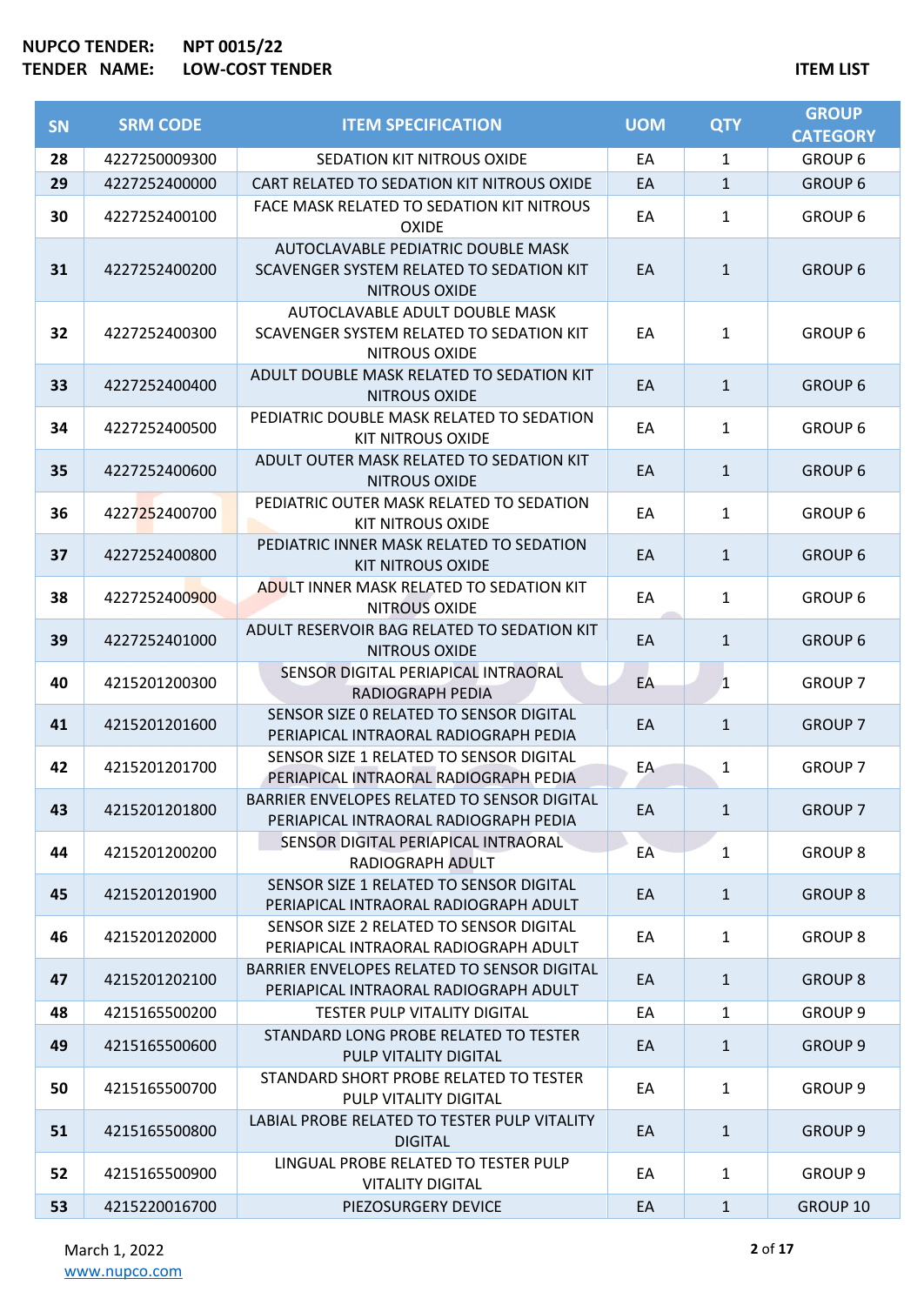| SN | <b>SRM CODE</b> | <b>ITEM SPECIFICATION</b>                                                                                                                             | <b>UOM</b> | <b>QTY</b>   | <b>GROUP</b><br><b>CATEGORY</b> |
|----|-----------------|-------------------------------------------------------------------------------------------------------------------------------------------------------|------------|--------------|---------------------------------|
| 54 | 4215160008900   | DENSAH BURS KIT RELATED TO PIEZOSURGERY<br><b>DEVICE</b>                                                                                              | EA         | $\mathbf{1}$ | GROUP 10                        |
| 55 | 4215160009000   | PARALLEL GUIDE KIT RELATED TO PIEZOSURGERY<br><b>DEVICE</b>                                                                                           | EA         | $\mathbf{1}$ | GROUP 10                        |
| 56 | 4215160009100   | BONE SPLIT KIT RELATED TO PIEZOSURGERY<br><b>DEVICE</b>                                                                                               | EA         | $\mathbf{1}$ | GROUP 10                        |
| 57 | 4215160009200   | <b>BONE HARVESTING KIT RELATED TO</b><br>PIEZOSURGERY DEVICE                                                                                          | EA         | $\mathbf{1}$ | GROUP 10                        |
| 58 | 4215160009300   | INTERNAL SINUS LIFT KIT RELATED TO<br>PIEZOSURGERY DEVICE                                                                                             | EA         | $\mathbf{1}$ | GROUP 10                        |
| 59 | 4215160009400   | EXTERNAL SINUS LIFT KIT RELATED TO<br>PIEZOSURGERY DEVICE                                                                                             | EA         | $\mathbf{1}$ | GROUP 10                        |
| 60 | 4215160009500   | STERILIZABLE, ALL-IN-ONE HANDPIECE CORD<br>SYSTEM RELATED TO PIEZOSURGERY DEVICE                                                                      | EA         | 1            | GROUP 10                        |
| 61 | 4215160009600   | STERILIZABLE, INTERNAL IRRIGATION LINE, NO<br>DISPOSABLES NEEDED RELATED TO PIEZOSURGERY<br><b>DEVICE</b>                                             | EA         | $\mathbf{1}$ | <b>GROUP 10</b>                 |
| 62 | 4215160009700   | LED HANDPIECE RELATED TO PIEZOSURGERY<br><b>DEVICE</b>                                                                                                | EA         | $\mathbf{1}$ | GROUP 10                        |
| 63 | 4215230900000   | CAMERA INTRAORAL WITH CARIES DETECTOR                                                                                                                 | EA         | $\mathbf{1}$ | GROUP 11                        |
| 64 | 4215231100000   | HOLDER WITH MAGNETIC SHUT-OFF SENSOR AND<br><b>SCREWS RELATED TO CAMERA INTRAORAL WITH</b><br><b>CARIES DETECTOR</b>                                  | EA         | $\mathbf{1}$ | GROUP 11                        |
| 65 | 4215231100100   | CARRYING AND PROTECTION CASE RELATED TO<br>CAMERA INTRAORAL WITH CARIES DETECTOR                                                                      | EA         | $\mathbf{1}$ | GROUP 11                        |
| 66 | 4215231100200   | DISPOSABLE, SINGLE-USE, OPTICALLY-<br>TRANSPARENT PLASTIC SHEATHS/SHEET FOR<br>INFECTION CONTROL RELATED TO CAMERA.<br>INTRAORAL WITH CARIES DETECTOR | EA         | 1            | GROUP 11                        |
| 67 | 4215231100300   | INSTALLATION GUIDE RELATED TO CAMERA<br>INTRAORAL WITH CARIES DETECTOR                                                                                | EA         | $\mathbf{1}$ | GROUP 11                        |
| 68 | 4215231100400   | SOFTWARE AND DRIVER LICENSED FOR 1 PCS<br>RELATED TO CAMERA INTRAORAL WITH CARIES<br><b>DETECTOR</b>                                                  | EA         | 1            | GROUP 11                        |
| 69 | 4215231100500   | USB 2.0 CABLE RELATED TO CAMERA INTRAORAL<br>WITH CARIES DETECTOR                                                                                     | EA         | $\mathbf{1}$ | <b>GROUP 11</b>                 |
| 70 | 4215231100600   | PROTECTION COVER FOR CONSOLE RELATED TO<br>CAMERA INTRAORAL WITH CARIES DETECTOR                                                                      | EA         | $\mathbf{1}$ | GROUP 11                        |
| 71 | 4215169100100   | <b>LOCATOR APEX</b>                                                                                                                                   | EA         | $\mathbf{1}$ | <b>GROUP 12</b>                 |
| 72 | 4215169100500   | PROBE CORD RELATED TO LOCATOR APEX                                                                                                                    | EA         | 1            | GROUP 12                        |
| 73 | 4215169100600   | FILE HOLDER RELATED TO LOCATOR APEX                                                                                                                   | EA         | $\mathbf{1}$ | <b>GROUP 12</b>                 |
| 74 | 4215169100700   | CONTRARY ELECTRODES RELATED TO LOCATOR<br><b>APEX</b>                                                                                                 | EA         | $\mathbf{1}$ | GROUP 12                        |
| 75 | 4215169100800   | CANAL LENGTH TESTER RELATED TO LOCATOR<br><b>APEX</b>                                                                                                 | EA         | $\mathbf{1}$ | <b>GROUP 12</b>                 |
| 76 | 4215163603400   | SCALER ULTRASONIC AND AIR POLISHING                                                                                                                   | EA         | $\mathbf{1}$ | GROUP 13                        |
| 77 | 4215291800600   | <b>MOBILE STATION WITH INTERNAL WATER SUPPLY</b><br>RELATED TO SCALER ULTRASONIC AND AIR<br><b>POLISHING</b>                                          | EA         | $\mathbf{1}$ | <b>GROUP 13</b>                 |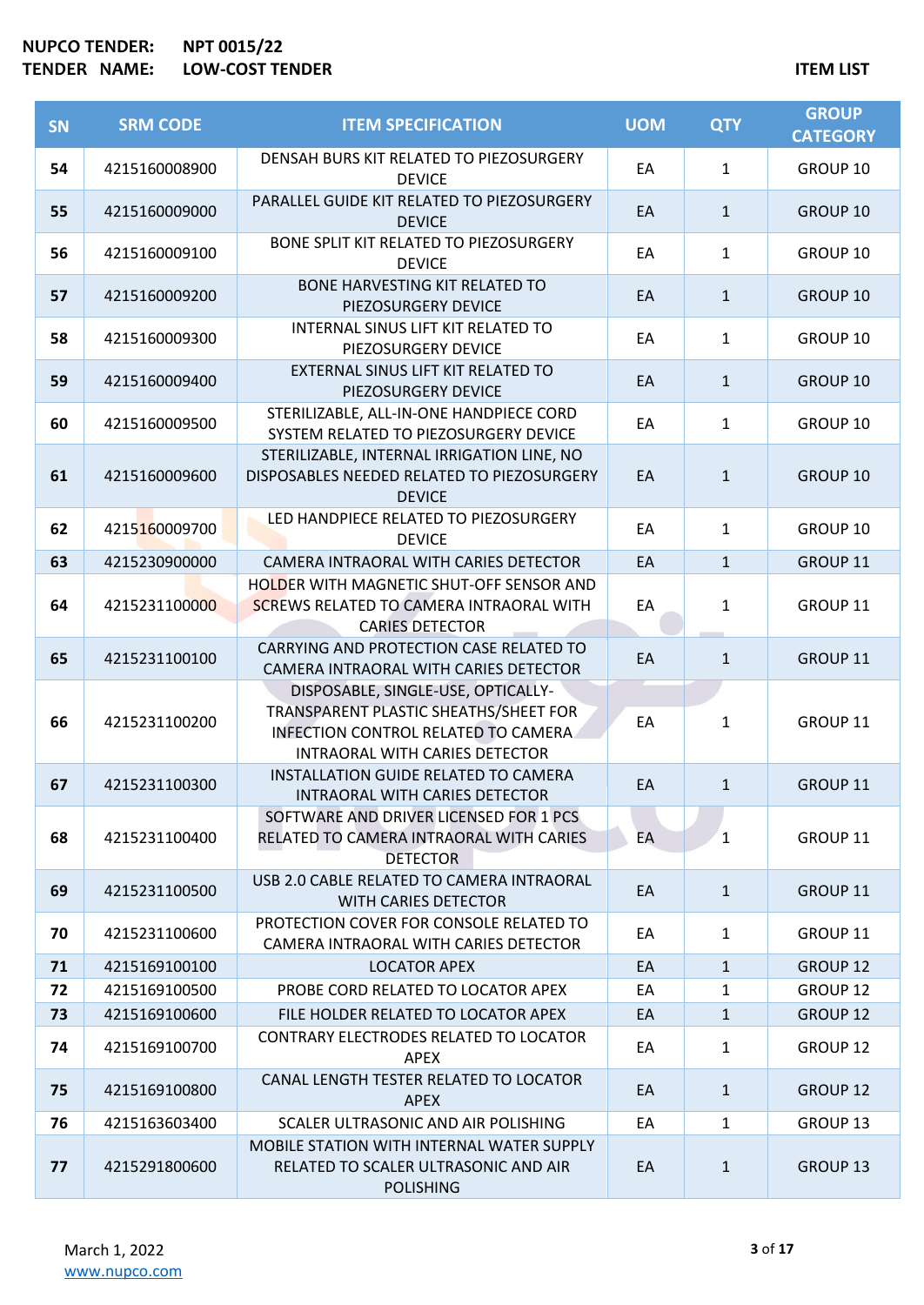| <b>SN</b> | <b>SRM CODE</b> | <b>ITEM SPECIFICATION</b>                                                                                | <b>UOM</b> | <b>QTY</b>   | <b>GROUP</b><br><b>CATEGORY</b> |
|-----------|-----------------|----------------------------------------------------------------------------------------------------------|------------|--------------|---------------------------------|
| 78        | 4215291800700   | MOBILE STATION WITHOUT INTERNAL WATER<br>SUPPLY RELATED TO SCALER ULTRASONIC AND AIR<br><b>POLISHING</b> | EA         | $\mathbf{1}$ | GROUP 13                        |
| 79        | 4215291800800   | SUB GINGIVAL AIR POLISHING HANDPIECE<br>RELATED TO SCALER ULTRASONIC AND AIR<br><b>POLISHING</b>         | EA         | $\mathbf{1}$ | <b>GROUP 13</b>                 |
| 80        | 4215291800900   | SUPRA GINGIVAL AIR POLISHING HANDPIECE<br>RELATED TO SCALER ULTRASONIC AND AIR<br><b>POLISHING</b>       | EA         | $\mathbf{1}$ | GROUP 13                        |
| 81        | 4215291801000   | NONE LED ULTRA SONIC SCALER HAND PIECE<br>RELATED TO SCALER ULTRASONIC AND AIR<br><b>POLISHING</b>       | EA         | $\mathbf{1}$ | <b>GROUP 13</b>                 |
| 82        | 4215291801100   | LED ULTRASONIC SCALER HAND PIECE RELATED TO<br>SCALER ULTRASONIC AND AIR POLISHING                       | EA         | 1            | GROUP 13                        |
| 83        | 4215291801200   | PERIO SLIM INSTRUMENT RELATED TO SCALER<br>ULTRASONIC AND AIR POLISHING                                  | EA         | $\mathbf{1}$ | <b>GROUP 13</b>                 |
| 84        | 4215291801300   | PERIO SLIM INSTRUMENT X3 RELATED TO SCALER<br>ULTRASONIC AND AIR POLISHING                               | EA         | $\mathbf{1}$ | GROUP 13                        |
| 85        | 4215291801400   | PERIO SLIM INSTRUMENT RIGHT RELATED TO<br>SCALER ULTRASONIC AND AIR POLISHING                            | EA         | $\mathbf{1}$ | <b>GROUP 13</b>                 |
| 86        | 4215291801500   | PERIO SLIM INSTRUMENT RIGHT X3 RELATED TO<br>SCALER ULTRASONIC AND AIR POLISHING                         | EA         | $\mathbf{1}$ | GROUP 13                        |
| 87        | 4215291801600   | PERIO SLIM INSTRUMENT LEFT RELATED TO<br>SCALER ULTRASONIC AND AIR POLISHING                             | EA         | $\mathbf{1}$ | <b>GROUP 13</b>                 |
| 88        | 4215291801700   | PERIO SLIM INSTRUMENT LEFT X3 RELATED TO<br>SCALER ULTRASONIC AND AIR POLISHING                          | EA         | 1            | GROUP 13                        |
| 89        | 4215291801800   | PERIO SLIM INSTRUMENTS RIGHT AND LEFT<br>RELATED TO SCALER ULTRASONIC AND AIR<br><b>POLISHING</b>        | EA         | $\mathbf{1}$ | <b>GROUP 13</b>                 |
| 90        | 4215291801900   | FILE HOLDER 90° RELATED TO SCALER ULTRASONIC<br><b>AND AIR POLISHING</b>                                 | EA         | $\mathbf{1}$ | <b>GROUP 13</b>                 |
| 91        | 4111150100200   | <b>BALANCE TOP LOADING DIGITAL</b>                                                                       | EA         | $\mathbf{1}$ | GROUP 14                        |
| 92        | 4410290700000   | DUST COVER RELATED TO BALANCE TOP LOADING<br><b>DIGITAL</b>                                              | EA         | $\mathbf{1}$ | GROUP 14                        |
| 93        | 4229500400100   | <b>CART TRANSFER ENDOSCOPES</b>                                                                          | EA         | $\mathbf{1}$ | GROUP 15                        |
| 94        | 4229502001000   | FLEXIBLE ENDOSCOPE TRAY RELATED TO CART<br><b>TRANSFER ENDOSCOPES</b>                                    | EA         | $\mathbf{1}$ | GROUP 15                        |
| 95        | 4229502001100   | STERILE LINER RELATED TO CART TRANSFER<br><b>ENDOSCOPES</b>                                              | EA         | $\mathbf{1}$ | <b>GROUP 15</b>                 |
| 96        | 4218190000900   | <b>CART CRASH</b>                                                                                        | EA         | $\mathbf{1}$ | GROUP 16                        |
| 97        | 4219240700100   | TRANSPARENT PLASTIC TOP RELATED TO CART<br><b>CRASH</b>                                                  | EA         | $\mathbf{1}$ | GROUP 16                        |
| 98        | 4219240700200   | SIDE SHELF RELATED TO CART CRASH                                                                         | EA         | $\mathbf{1}$ | GROUP 16                        |
| 99        | 4219240700300   | SUCTION HOLDER RELATED TO CART CRASH                                                                     | EA         | $\mathbf{1}$ | GROUP 16                        |
| 100       | 4219240700400   | SHARP CONTAINER WITH HOLDER RELATED TO<br><b>CART CRASH</b>                                              | EA         | $\mathbf{1}$ | GROUP 16                        |
| 101       | 4219240700500   | SEAL LOCK RELATED TO CART CRASH                                                                          | EA         | $\mathbf{1}$ | GROUP 16                        |
| 102       | 4219241200200   | <b>CART DRESSING</b>                                                                                     | EA         | $\mathbf{1}$ | GROUP 17                        |
| 103       | 4219241200800   | WASTE CONTAINER WITH COVER RELATED TO<br><b>CART DRESSING</b>                                            | EA         | $\mathbf{1}$ | GROUP 17                        |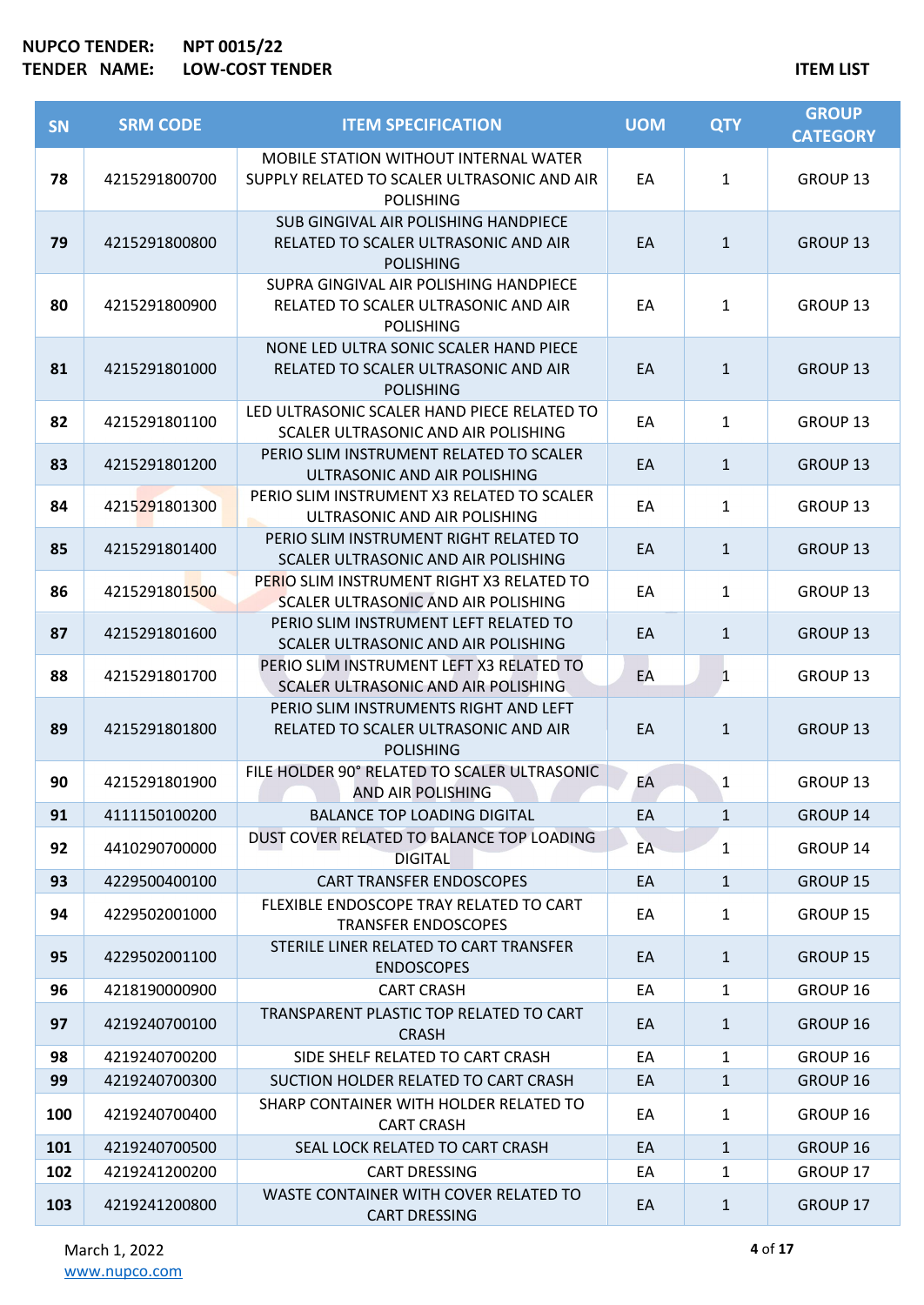|           | <b>SRM CODE</b> | <b>ITEM SPECIFICATION</b>                                        | <b>UOM</b> | <b>QTY</b>   | <b>GROUP</b>    |
|-----------|-----------------|------------------------------------------------------------------|------------|--------------|-----------------|
| <b>SN</b> |                 |                                                                  |            |              | <b>CATEGORY</b> |
| 104       | 4219241200900   | SIDE BASKET RELATED TO CART DRESSING                             | EA         | 1            | <b>GROUP 17</b> |
| 105       | 4219241201000   | <b>OVERBRIDGE RELATED TO CART DRESSING</b>                       | EA         | $\mathbf{1}$ | <b>GROUP 17</b> |
| 106       | 4219241201100   | IV POLE RELATED TO CART DRESSING                                 | EA         | 1            | <b>GROUP 17</b> |
| 107       | 4219241201200   | ADJUSTABLE MONITOR SHELF RELATED TO CART<br><b>DRESSING</b>      | EA         | $\mathbf{1}$ | <b>GROUP 17</b> |
| 108       | 4219241201300   | CYLINDER HOLDER RELATED TO CART DRESSING                         | EA         | 1            | GROUP 17        |
| 109       | 4219241201400   | CENTRAL LOCK RELATED TO CART DRESSING                            | EA         | $\mathbf{1}$ | <b>GROUP 17</b> |
| 110       | 4219241201500   | DRAWER DIVIDER RELATED TO CART DRESSING                          | EA         | $\mathbf{1}$ | <b>GROUP 17</b> |
| 111       | 4219241201600   | SEAL LOCK RELATED TO CART DRESSING                               | EA         | $\mathbf{1}$ | <b>GROUP 17</b> |
| 112       | 4219241201700   | LARGE DRAWER RELATED TO CART DRESSING                            | EA         | $\mathbf{1}$ | <b>GROUP 17</b> |
| 113       | 4219241201800   | SMALL DRAWER RELATED TO CART DRESSING                            | EA         | $\mathbf{1}$ | GROUP 17        |
| 114       | 4219241201900   | INDIVIDUAL DRAWER LOCK RELATED TO CART<br><b>DRESSING</b>        | EA         | 1            | <b>GROUP 17</b> |
| 115       | 4219241202000   | SIDE SHELF RELATED TO CART DRESSING                              | EA         | $\mathbf{1}$ | <b>GROUP 17</b> |
| 116       | 4219241202100   | DIGITAL LOCK RELATED TO CART DRESSING                            | EA         | 1            | <b>GROUP 17</b> |
| 117       | 4219241202200   | OVERBRIDGE 2 BINS RELATED TO CART DRESSING                       | EA         | $\mathbf{1}$ | <b>GROUP 17</b> |
| 118       | 4219241202300   | OVERBRIDGE 4 BINS RELATED TO CART DRESSING                       | EA         | 1            | GROUP 17        |
| 119       | 4219241202400   | OVERBRIDGE 6 BINS RELATED TO CART DRESSING                       | EA         | $\mathbf{1}$ | GROUP 17        |
| 120       | 4219241202500   | <b>OVERBRIDGE HUNGER RAIL RELATED TO CART</b><br><b>DRESSING</b> | EA         | $\mathbf{1}$ | GROUP 17        |
| 121       | 4219240403800   | <b>CART PROCEDURE</b>                                            | EA         | $\mathbf{1}$ | GROUP 18        |
| 122       | 4219240701600   | WASTE CONTAINER WITH COVER RELATED TO<br><b>CART PROCEDURE</b>   | EA         | 1            | GROUP 18        |
| 123       | 4219240701700   | SIDE BASKET RELATED TO CART PROCEDURE                            | EA         | $\mathbf{1}$ | <b>GROUP 18</b> |
| 124       | 4219240701800   | <b>OVERBRIDGE RELATED TO CART PROCEDURE</b>                      | EA         | $\mathbf{1}$ | <b>GROUP 18</b> |
| 125       | 4219240701900   | IV POLE RELATED TO CART PROCEDURE                                | EA         | $\mathbf{1}$ | <b>GROUP 18</b> |
| 126       | 4219240702000   | ADJUSTABLE MONITOR SHELF RELATED TO CART<br><b>PROCEDURE</b>     | EA         | 1            | <b>GROUP 18</b> |
| 127       | 4219240702100   | CYLINDER HOLDER RELATED TO CART PROCEDURE                        | EA         | $\mathbf{1}$ | <b>GROUP 18</b> |
| 128       | 4219240702200   | CENTRAL LOCK RELATED TO CART PROCEDURE                           | EA         | 1            | GROUP 18        |
| 129       | 4219240702300   | DRAWER DIVIDER RELATED TO CART PROCEDURE                         | EA         | $\mathbf{1}$ | <b>GROUP 18</b> |
| 130       | 4219240702400   | SEAL LOCK RELATED TO CART PROCEDURE                              | EA         | 1            | GROUP 18        |
| 131       | 4219240702500   | LARGE DRAWER RELATED TO CART PROCEDURE                           | EA         | $\mathbf{1}$ | GROUP 18        |
| 132       | 4219240702600   | SMALL DRAWER RELATED TO CART PROCEDURE                           | EA         | 1            | GROUP 18        |
| 133       | 4219240702700   | INDIVIDUAL DRAWER LOCK RELATED TO CART<br><b>PROCEDURE</b>       | EA         | $\mathbf{1}$ | <b>GROUP 18</b> |
| 134       | 4219240702800   | SIDE SHELF RELATED TO CART PROCEDURE                             | EA         | 1            | <b>GROUP 18</b> |
| 135       | 4219240702900   | DIGITAL LOCK RELATED TO CART PROCEDURE                           | EA         | $\mathbf{1}$ | <b>GROUP 18</b> |
| 136       | 4219240703000   | <b>OVERBRIDGE 2 BINS RELATED TO CART</b><br><b>PROCEDURE</b>     | EA         | $\mathbf{1}$ | GROUP 18        |
| 137       | 4219240703100   | <b>OVERBRIDGE 4 BINS RELATED TO CART</b><br><b>PROCEDURE</b>     | EA         | $\mathbf{1}$ | <b>GROUP 18</b> |
| 138       | 4219240703200   | <b>OVERBRIDGE 6 BINS RELATED TO CART</b><br><b>PROCEDURE</b>     | EA         | $\mathbf{1}$ | GROUP 18        |
| 139       | 4219240703300   | OVERBRIDGE HUNGER RAIL RELATED TO CART<br><b>PROCEDURE</b>       | EA         | $\mathbf{1}$ | <b>GROUP 18</b> |
| 140       | 4214000003200   | FLOWMETER O2 15 L/Min WALL MOUNTED                               | EA         | 1            | GROUP 19        |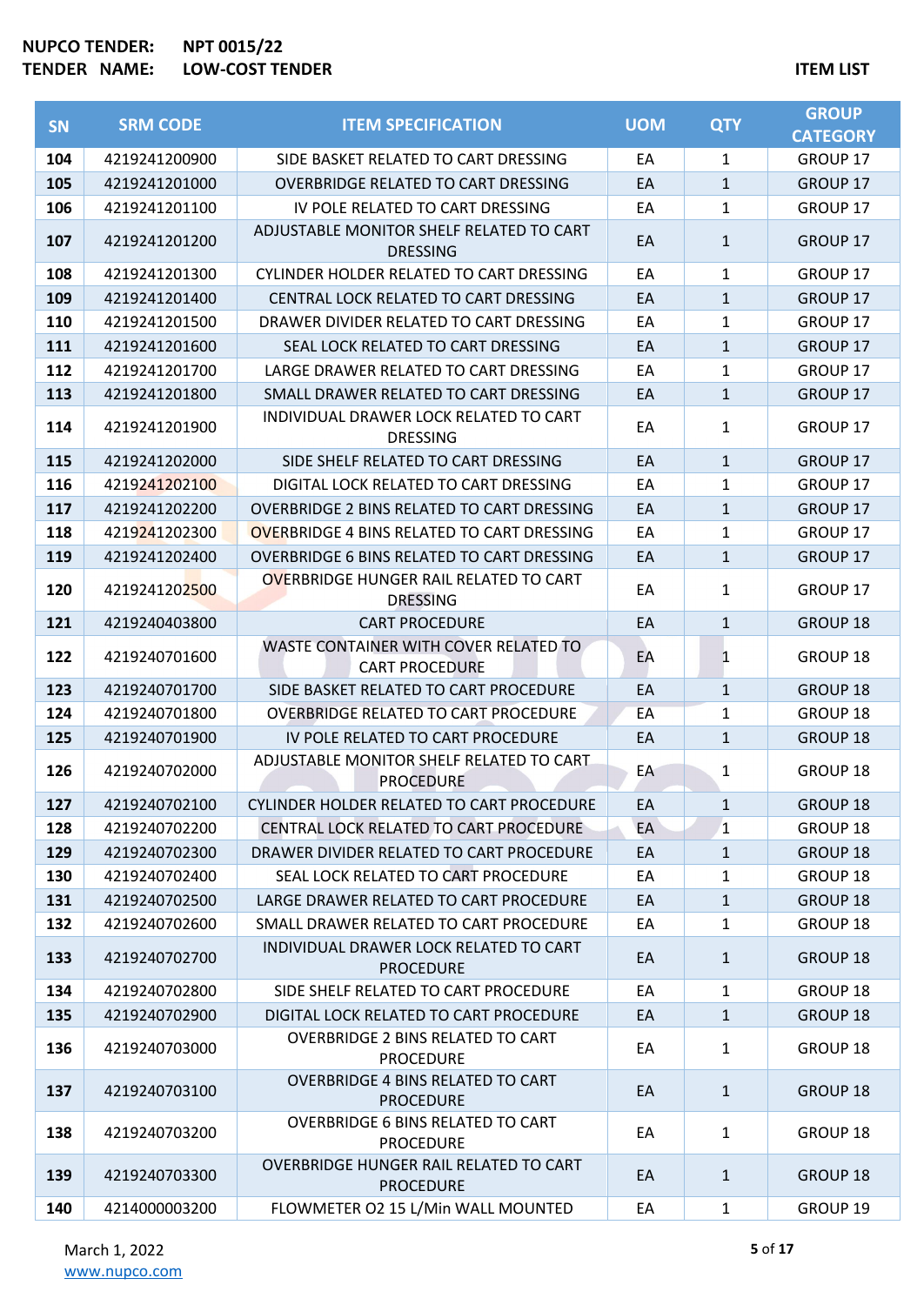| SN  | <b>SRM CODE</b> | <b>ITEM SPECIFICATION</b>                                                              | <b>UOM</b> | <b>QTY</b>   | <b>GROUP</b><br><b>CATEGORY</b> |
|-----|-----------------|----------------------------------------------------------------------------------------|------------|--------------|---------------------------------|
| 141 | 4111250100300   | HUMIDIFIER REUSABLE RELATED TO FLOWMETER<br>02 15 L/Min WALL MOUNTED                   | EA         | $\mathbf{1}$ | GROUP 19                        |
| 142 | 4111250100400   | HUMIDIFIER DISPOSABLE RELATED TO<br>FLOWMETER O2 15 L/Min WALL MOUNTED                 | EA         | $\mathbf{1}$ | GROUP 19                        |
| 143 | 4214000003300   | <b>FLOWMETER O2 NEONATE</b>                                                            | EA         | $\mathbf{1}$ | <b>GROUP 20</b>                 |
| 144 | 4111250100500   | HUMIDIFIER REUSABLE RELATED TO FLOWMETER<br><b>O2 NEONATE</b>                          | EA         | $\mathbf{1}$ | GROUP 20                        |
| 145 | 4111250100600   | HUMIDIFIER DISPOSABLE RELATED TO<br><b>FLOWMETER O2 NEONATE</b>                        | EA         | $\mathbf{1}$ | <b>GROUP 20</b>                 |
| 146 | 4214000003400   | <b>FLOWMETER O2 PEDIATRIC</b>                                                          | EA         | $\mathbf{1}$ | GROUP 21                        |
| 147 | 4111250100700   | HUMIDIFIER REUSABLE RELATED TO FLOWMETER<br><b>O2 PEDIATRIC</b>                        | EA         | $\mathbf{1}$ | GROUP 21                        |
| 148 | 4111250100800   | HUMIDIFIER DISPOSABLE RELATED TO<br><b>FLOWMETER O2 PEDIATRIC</b>                      | EA         | $\mathbf{1}$ | GROUP <sub>21</sub>             |
| 149 | 4214000005600   | REGULATOR SUCTION HIGH WALL MOUNT                                                      | EA         | $\mathbf{1}$ | <b>GROUP 22</b>                 |
| 150 | 4229351102000   | REUSABLES SUCTION JARS RELATED TO<br>REGULATOR SUCTION HIGH WALL MOUNT                 | EA         | $\mathbf{1}$ | <b>GROUP 22</b>                 |
| 151 | 4229351102100   | DISPOSABLES SUCTION JARS RELATED TO<br>REGULATOR SUCTION HIGH WALL MOUNT               | EA         | $\mathbf{1}$ | <b>GROUP 22</b>                 |
| 152 | 4229351102200   | SUCTION SILICON TUBE $\geq 1$ M RELATED TO<br><b>REGULATOR SUCTION HIGH WALL MOUNT</b> | EA         | $\mathbf{1}$ | GROUP <sub>22</sub>             |
| 153 | 4214000005700   | <b>REGULATOR SUCTION LOW NEONATAL</b>                                                  | EA         | $\mathbf{1}$ | <b>GROUP 23</b>                 |
| 154 | 4229351102300   | REUSABLES SUCTION JARS RELATED TO<br>REGULATOR SUCTION LOW NEONATAL                    | EA         | $\mathbf{1}$ | GROUP 23                        |
| 155 | 4229351102400   | DISPOSABLES SUCTION JARS RELATED TO<br>REGULATOR SUCTION LOW NEONATAL                  | EA         | $\mathbf{1}$ | <b>GROUP 23</b>                 |
| 156 | 4229351102500   | SUCTION SILICON TUBE ≥ 1 M RELATED TO<br>REGULATOR SUCTION LOW NEONATAL                | EA         | $\mathbf{1}$ | GROUP <sub>23</sub>             |
| 157 | 4214000003500   | <b>HAMPER LINEN DOUBLE</b>                                                             | EA         | $\mathbf{1}$ | <b>GROUP 24</b>                 |
| 158 | 4213211201000   | <b>BAG RELATED TO HAMPER LINEN DOUBLE</b>                                              | EA         | 1            | <b>GROUP 24</b>                 |
| 159 | 4214000003600   | <b>HAMPER LINEN SINGLE</b>                                                             | EA         | $\mathbf{1}$ | <b>GROUP 25</b>                 |
| 160 | 4213211201100   | <b>BAG RELATED TO HAMPER LINEN SINGLE</b>                                              | ЕA         | $\mathbf{1}$ | GROUP 25                        |
| 161 | 4214000002500   | DIAGNOSTIC SET WALL MOUNTED                                                            | EA         | $\mathbf{1}$ | GROUP 26                        |
| 162 | 4218191809400   | SMALL ADULT CUFF RELATED TO DIAGNOSTIC SET<br><b>WALL MOUNTED</b>                      | EA         | $\mathbf{1}$ | GROUP <sub>26</sub>             |
| 163 | 4218191809500   | LARGE ADULT CUFF RELATED TO DIAGNOSTIC SET<br><b>WALL MOUNTED</b>                      | EA         | $\mathbf{1}$ | <b>GROUP 26</b>                 |
| 164 | 4218191809600   | XLARGE ADULT CUFF RELATED TO DIAGNOSTIC SET<br><b>WALL MOUNTED</b>                     | EA         | 1            | GROUP <sub>26</sub>             |
| 165 | 4218191809700   | PEDIATRIC CUFF RELATED TO DIAGNOSTIC SET<br><b>WALL MOUNTED</b>                        | EA         | $\mathbf{1}$ | <b>GROUP 26</b>                 |
| 166 | 4218191809800   | THERMOMETER DISPOSABLE PROBE COVER<br>RELATED TO DIAGNOSTIC SET WALL MOUNTED           | EA         | $\mathbf{1}$ | GROUP <sub>26</sub>             |
| 167 | 4218191809900   | OTOSCOPE REUSABLE TIPS ALL SIZES RELATED TO<br>DIAGNOSTIC SET WALL MOUNTED             | EA         | $\mathbf{1}$ | GROUP 26                        |
| 168 | 4218191810000   | OTOSCOPE ADULT DISPOSABLE TIPS RELATED TO<br>DIAGNOSTIC SET WALL MOUNTED               | EA         | $\mathbf{1}$ | GROUP 26                        |
| 169 | 4218191810100   | OTOSCOPE PEDIATRIC DISPOSABLE TIPS RELATED<br>TO DIAGNOSTIC SET WALL MOUNTED           | EA         | 1            | <b>GROUP 26</b>                 |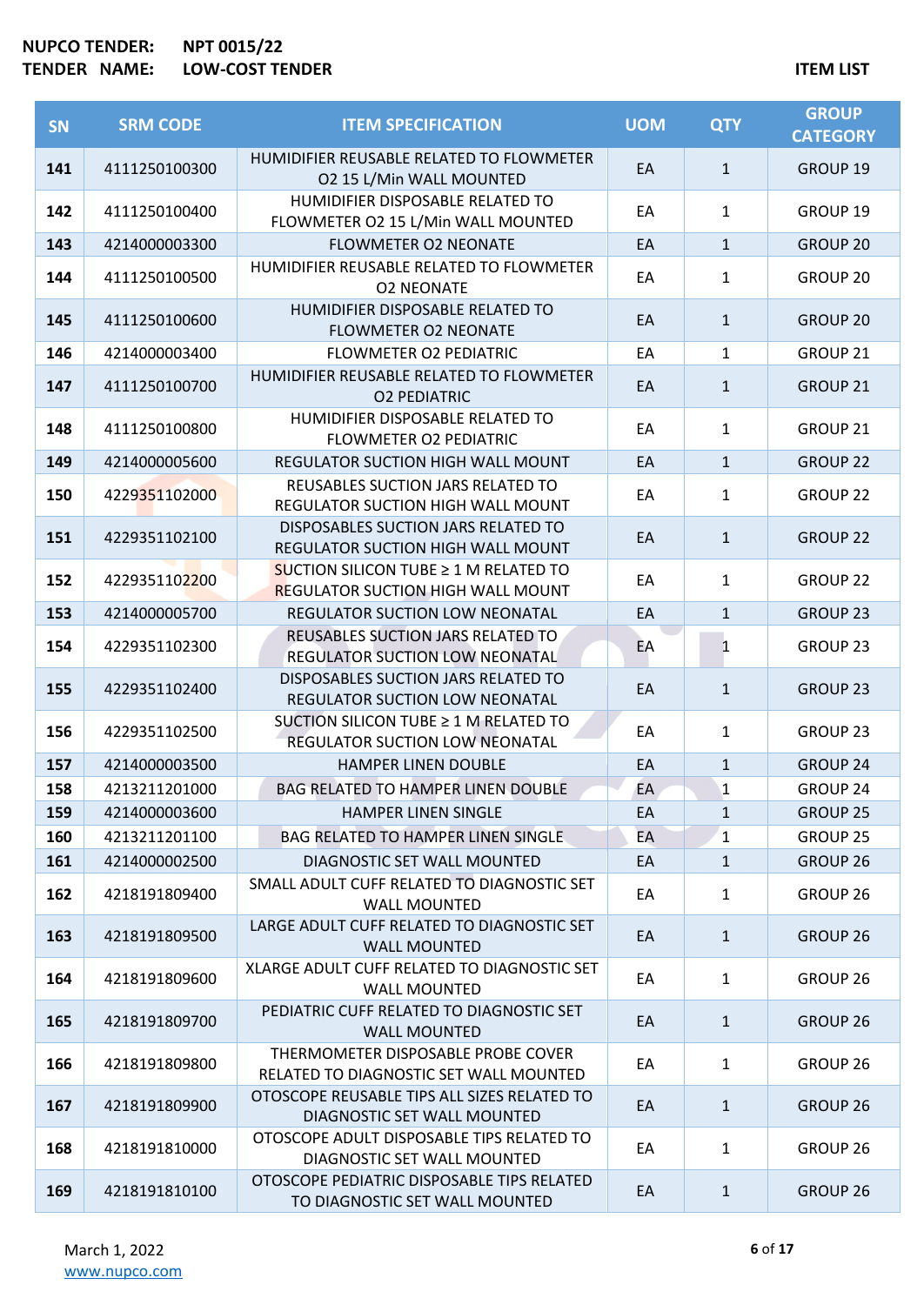| <b>SN</b> | <b>SRM CODE</b> | <b>ITEM SPECIFICATION</b>                                               | <b>UOM</b> | <b>QTY</b>   | <b>GROUP</b><br><b>CATEGORY</b> |
|-----------|-----------------|-------------------------------------------------------------------------|------------|--------------|---------------------------------|
| 170       | 4218191810200   | DIGITAL OTOSCOPE RELATED TO DIAGNOSTIC SET<br><b>WALL MOUNTED</b>       | EA         | $\mathbf{1}$ | <b>GROUP 26</b>                 |
| 171       | 4218191810300   | DIGITAL OPHTHALMOSCOPE RELATED TO<br>DIAGNOSTIC SET WALL MOUNTED        | EA         | $\mathbf{1}$ | <b>GROUP 26</b>                 |
| 172       | 4218191810400   | MICRO OTOSCOPE RELATED TO DIAGNOSTIC SET<br><b>WALL MOUNTED</b>         | EA         | $\mathbf{1}$ | GROUP <sub>26</sub>             |
| 173       | 4214000003800   | <b>LAMP WARMER</b>                                                      | EA         | $\mathbf{1}$ | <b>GROUP 27</b>                 |
| 174       | 4218260000700   | REPLACEMENT LAMP RELATED TO LAMP WARMER                                 | EA         | $\mathbf{1}$ | GROUP 27                        |
| 175       | 4218221400300   | TEMPERATURE PROBE RELATED TO LAMP<br><b>WARMER</b>                      | EA         | $\mathbf{1}$ | <b>GROUP 27</b>                 |
| 176       | 4214000004400   | NEBULIZER ULTRASONIC                                                    | EA         | $\mathbf{1}$ | <b>GROUP 28</b>                 |
| 177       | 4227180604100   | <b>HEATING TUBE RELATED TO NEBULIZER</b><br><b>ULTRASONIC</b>           | EA         | $\mathbf{1}$ | <b>GROUP 28</b>                 |
| 178       | 4227180604200   | MASK ADULT RELATED TO NEBULIZER<br><b>ULTRASONIC</b>                    | EA         | $\mathbf{1}$ | <b>GROUP 28</b>                 |
| 179       | 4227180604300   | MASK PEDIATRIC RELATED TO NEBULIZER<br><b>ULTRASONIC</b>                | EA         | $\mathbf{1}$ | <b>GROUP 28</b>                 |
| 180       | 4227180604400   | <b>MOUTHPIECE RELATED TO NEBULIZER</b><br><b>ULTRASONIC</b>             | EA         | $\mathbf{1}$ | <b>GROUP 28</b>                 |
| 181       | 4227180604500   | TROLLEY WITH TUBE HOLDER RELATED TO<br>NEBULIZER ULTRASONIC             | EA         | $\mathbf{1}$ | <b>GROUP 28</b>                 |
| 182       | 4227180604600   | TABLE KIT RELATED TO NEBULIZER ULTRASONIC                               | EA         | $\mathbf{1}$ | GROUP 28                        |
| 183       | 4227180604700   | BACTERIAL FILTER RELATED TO NEBULIZER<br><b>ULTRASONIC</b>              | EA         | $\mathbf{1}$ | <b>GROUP 28</b>                 |
| 184       | 4227180604800   | <b>VENTILATION HOSE RELATED TO NEBULIZER</b><br><b>ULTRASONIC</b>       | EA         | $\mathbf{1}$ | <b>GROUP 28</b>                 |
| 185       | 4227180604900   | MEDICATION CUP RELATED TO NEBULIZER<br><b>ULTRASONIC</b>                | EA         | $\mathbf{1}$ | <b>GROUP 28</b>                 |
| 186       | 4214000004500   | OTOSCOPE TABLETOP                                                       | EA         | 1            | <b>GROUP 29</b>                 |
| 187       | 4218200502300   | OTOSCOPE REUSABLE TIPS ALL SIZES RELATED TO<br><b>OTOSCOPE TABLETOP</b> | EA         | $\mathbf{1}$ | GROUP <sub>29</sub>             |
| 188       | 4218200502400   | OTOSCOPE ADULT DISPOSABLE TIPS RELATED TO<br><b>OTOSCOPE TABLETOP</b>   | EA         | $\mathbf{1}$ | GROUP 29                        |
| 189       | 4218200502500   | OTOSCOPE PEDIATRIC DISPOSABLE TIPS RELATED<br>TO OTOSCOPE TABLETOP      | EA         | $\mathbf{1}$ | GROUP 29                        |
| 190       | 4218200502600   | DIGITAL OTOSCOPE RELATED TO OTOSCOPE<br><b>TABLETOP</b>                 | EA         | 1            | GROUP 29                        |
| 191       | 4218200502700   | MICRO OTOSCOPE RELATED TO OTOSCOPE<br><b>TABLETOP</b>                   | EA         | $\mathbf{1}$ | <b>GROUP 29</b>                 |
| 192       | 4214000004600   | OTOSCOPE WALL MOUNTED                                                   | EA         | $\mathbf{1}$ | GROUP 30                        |
| 193       | 4218200502800   | OTOSCOPE REUSABLE TIPS ALL SIZES RELATED TO<br>OTOSCOPE WALL MOUNTED    | EA         | $\mathbf{1}$ | <b>GROUP 30</b>                 |
| 194       | 4218200502900   | OTOSCOPE ADULT DISPOSABLE TIPS RELATED TO<br>OTOSCOPE WALL MOUNTED      | EA         | 1            | GROUP 30                        |
| 195       | 4218200503000   | OTOSCOPE PEDIATRIC DISPOSABLE TIPS RELATED<br>TO OTOSCOPE WALL MOUNTED  | EA         | $\mathbf{1}$ | <b>GROUP 30</b>                 |
| 196       | 4218200503100   | DIGITAL OTOSCOPE RELATED TO OTOSCOPE WALL<br><b>MOUNTED</b>             | EA         | $\mathbf{1}$ | GROUP 30                        |
| 197       | 4218200503200   | MICRO OTOSCOPE RELATED TO OTOSCOPE WALL<br><b>MOUNTED</b>               | EA         | $\mathbf{1}$ | GROUP 30                        |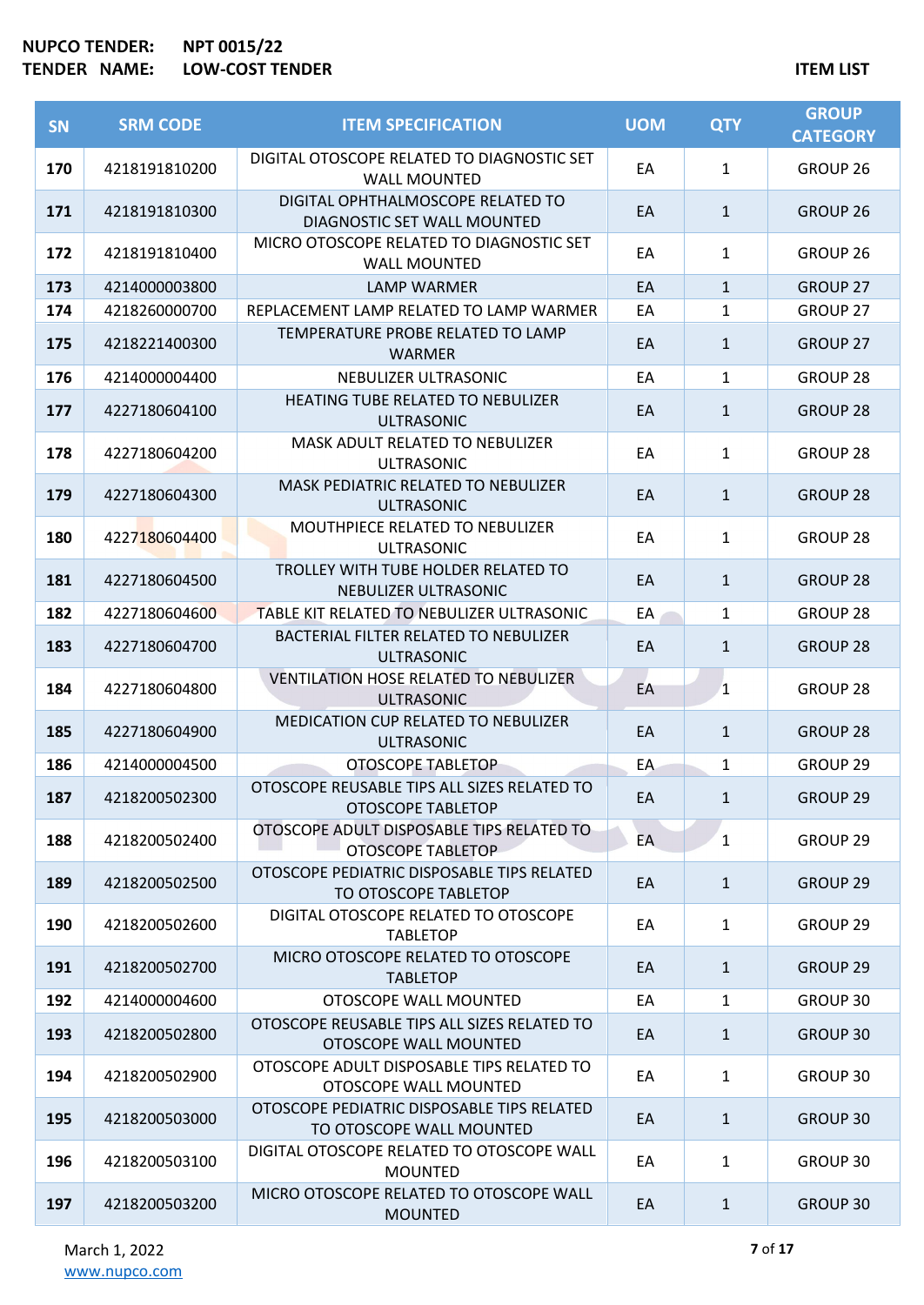| <b>SN</b> | <b>SRM CODE</b> | <b>ITEM SPECIFICATION</b>                                                    | <b>UOM</b> | <b>QTY</b>   | <b>GROUP</b><br><b>CATEGORY</b> |
|-----------|-----------------|------------------------------------------------------------------------------|------------|--------------|---------------------------------|
| 198       | 4214000004700   | <b>OXIMETER PULSE DESKTOP</b>                                                | EA         | 1            | GROUP 31                        |
| 199       | 4218180306600   | ADULT SPO2 FINGER PROBE REUSABLE RELATED<br>TO OXIMETER PULSE DESKTOP        | EA         | $\mathbf{1}$ | GROUP 31                        |
| 200       | 4218180306700   | PEDIATRIC SPO2 FINGER PROBE REUSABLE<br>RELATED TO OXIMETER PULSE DESKTOP    | EA         | $\mathbf{1}$ | GROUP 31                        |
| 201       | 4218180500400   | NEONATE WRAP SPO2 REUSABLE RELATED TO<br><b>OXIMETER PULSE DESKTOP</b>       | EA         | $\mathbf{1}$ | <b>GROUP 31</b>                 |
| 202       | 4218180306800   | ADULT SPO2 FINGER PROBE DISPOSABLE RELATED<br>TO OXIMETER PULSE DESKTOP      | EA         | $\mathbf{1}$ | GROUP 31                        |
| 203       | 4218180306900   | PEDIATRIC SPO2 FINGER PROBE DISPOSABLE<br>RELATED TO OXIMETER PULSE DESKTOP  | EA         | $\mathbf{1}$ | <b>GROUP 31</b>                 |
| 204       | 4218180500500   | NEONATE WRAP SPO2 DISPOSABLE RELATED TO<br><b>OXIMETER PULSE DESKTOP</b>     | EA         | $\mathbf{1}$ | GROUP 31                        |
| 205       | 4218180500600   | ECG FEATURE RELATED TO OXIMETER PULSE<br><b>DESKTOP</b>                      | EA         | $\mathbf{1}$ | <b>GROUP 31</b>                 |
| 206       | 4218180500700   | CO2 RELATED TO OXIMETER PULSE DESKTOP                                        | EA         | 1            | GROUP 31                        |
| 207       | 4218180500800   | <b>BUILT-IN PRINTER RELATED TO OXIMETER PULSE</b><br><b>DESKTOP</b>          | EA         | $\mathbf{1}$ | GROUP 31                        |
| 208       | 4214000004800   | OXIMETER PULSE HANDHELD                                                      | EA         | 1            | <b>GROUP 32</b>                 |
| 209       | 4218180500900   | DESKTOP CHARGER RELATED TO OXIMETER PULSE<br><b>HANDHELD</b>                 | EA         | $\mathbf{1}$ | <b>GROUP 32</b>                 |
| 210       | 4218180307000   | ADULT SPO2 FINGER PROBE REUSABLE RELATED<br>TO OXIMETER PULSE HANDHELD       | EA         | $\mathbf{1}$ | GROUP 32                        |
| 211       | 4218180307100   | PEDIATRIC SPO2 FINGER PROBE REUSABLE<br>RELATED TO OXIMETER PULSE HANDHELD   | EA         | $\mathbf{1}$ | <b>GROUP 32</b>                 |
| 212       | 4218180501000   | NEONATE WRAP SPO2 REUSABLE RELATED TO<br>OXIMETER PULSE HANDHELD             | EA         | 1            | GROUP 32                        |
| 213       | 4218180307200   | ADULT SPO2 FINGER PROBE DISPOSABLE RELATED<br>TO OXIMETER PULSE HANDHELD     | EA         | $\mathbf{1}$ | <b>GROUP 32</b>                 |
| 214       | 4218180307300   | PEDIATRIC SPO2 FINGER PROBE DISPOSABLE<br>RELATED TO OXIMETER PULSE HANDHELD | EA         | 1            | GROUP 32                        |
| 215       | 4218180501100   | NEONATE WRAP SPO2 DISPOSABLE RELATED TO<br><b>OXIMETER PULSE HANDHELD</b>    | EA         | $\mathbf{1}$ | <b>GROUP 32</b>                 |
| 216       | 4218180501200   | ECG FEATURE RELATED TO OXIMETER PULSE<br>HANDHELD                            | EA         | $\mathbf{1}$ | <b>GROUP 32</b>                 |
| 217       | 4217000002500   | THERMOMETER DIGITAL HANDHELD                                                 | EA         | $\mathbf{1}$ | <b>GROUP 33</b>                 |
| 218       | 4218221400400   | RECTAL PROBE RELATED TO THERMOMETER<br><b>DIGITAL HANDHELD</b>               | EA         | $\mathbf{1}$ | GROUP 33                        |
| 219       | 4218220501600   | PROBE COVER RELATED TO THERMOMETER<br><b>DIGITAL HANDHELD</b>                | EA         | $\mathbf{1}$ | <b>GROUP 33</b>                 |
| 220       | 4218220000300   | WALL MOUNTED HOLDER RELATED TO<br>THERMOMETER DIGITAL HANDHELD               | EA         | 1            | GROUP 33                        |
| 221       | 4214000008100   | THERMOMETER TYMPANIC                                                         | EA         | $\mathbf{1}$ | <b>GROUP 34</b>                 |
| 222       | 4218220000400   | EAR COVER TIP RELATED TO THERMOMETER<br><b>TYMPANIC</b>                      | EA         | 1            | GROUP 34                        |
| 223       | 4218200503300   | CHARGER AND RECHARGEABLE BATTERY RELATED<br>TO THERMOMETER TYMPANIC          | EA         | $\mathbf{1}$ | <b>GROUP 34</b>                 |
| 224       | 4218190008000   | TRANSILLUMINATOR VEIN HANDHELD                                               | EA         | $\mathbf{1}$ | GROUP 35                        |
| 225       | 4219240404000   | TROLLY RELATED TO TRANSILLUMINATOR VEIN<br><b>HANDHELD</b>                   | EA         | $\mathbf{1}$ | <b>GROUP 35</b>                 |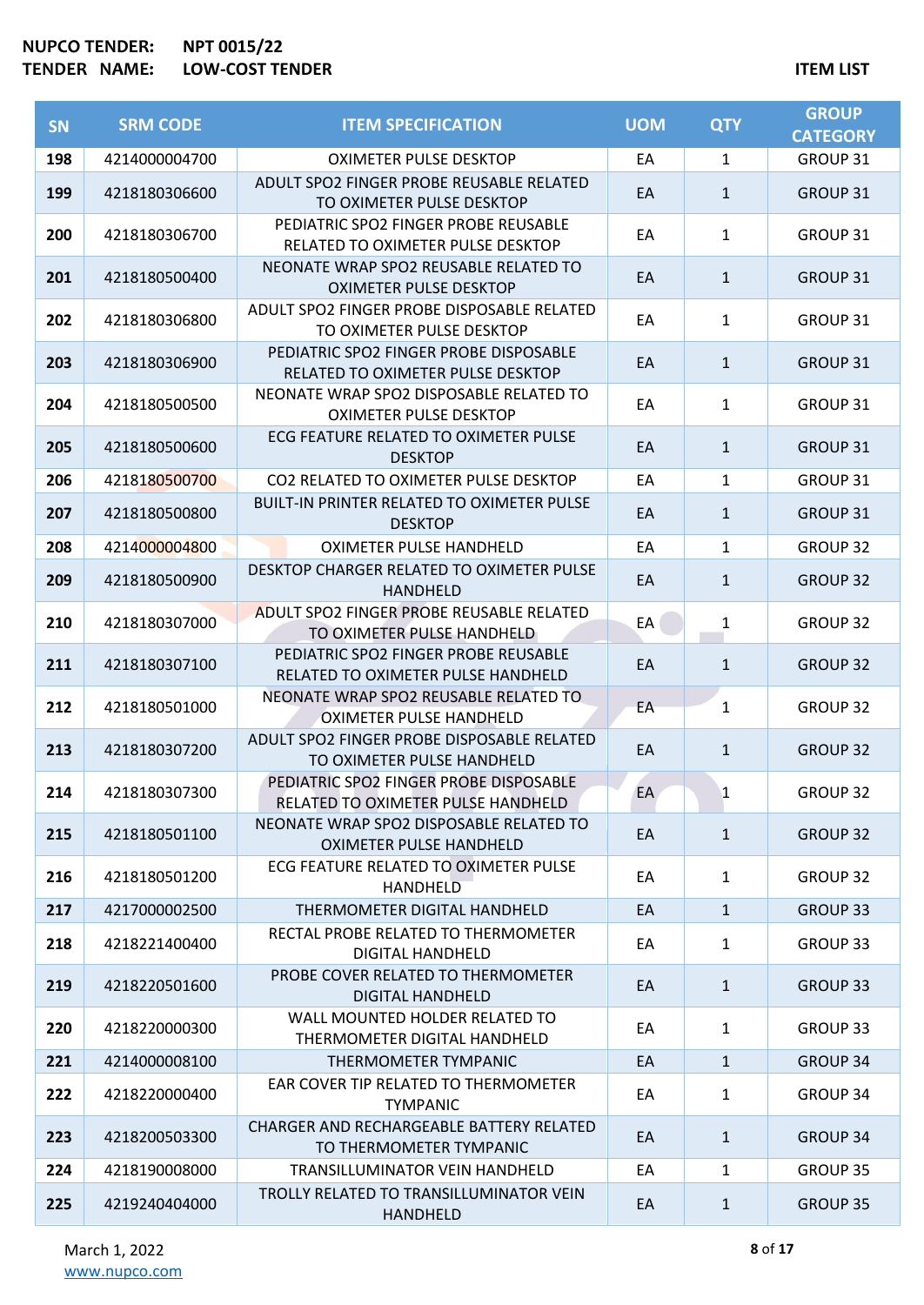| <b>SN</b> | <b>SRM CODE</b> | <b>ITEM SPECIFICATION</b>                                                                | <b>UOM</b> | <b>QTY</b>   | <b>GROUP</b><br><b>CATEGORY</b> |
|-----------|-----------------|------------------------------------------------------------------------------------------|------------|--------------|---------------------------------|
| 226       | 4218150200200   | DESKTOP STAND RELATED TO TRANSILLUMINATOR<br><b>VEIN HANDHELD</b>                        | EA         | $\mathbf{1}$ | GROUP 35                        |
| 227       | 4218200501400   | OTO OPHTHALMOSCOPE WALL MOUNT                                                            | EA         | $\mathbf{1}$ | GROUP 36                        |
| 228       | 4218200501700   | OTOSCOPE REUSABLE TIPS ALL SIZES RELATED TO<br>OTO OPHTHALMOSCOPE WALL MOUNT             | EA         | $\mathbf{1}$ | GROUP 36                        |
| 229       | 4218200501800   | OTOSCOPE ADULT DISPOSABLE TIPS RELATED TO<br>OTO OPHTHALMOSCOPE WALL MOUNT               | EA         | $\mathbf{1}$ | <b>GROUP 36</b>                 |
| 230       | 4218200501900   | OTOSCOPE PEDIATRIC DISPOSABLE TIPS RELATED<br>TO OTO OPHTHALMOSCOPE WALL MOUNT           | EA         | 1            | GROUP 36                        |
| 231       | 4218200502000   | DIGITAL OTOSCOPE RELATED TO OTO<br>OPHTHALMOSCOPE WALL MOUNT                             | EA         | $\mathbf{1}$ | <b>GROUP 36</b>                 |
| 232       | 4218200502100   | DIGITAL OPHTHALMOSCOPE RELATED TO OTO<br>OPHTHALMOSCOPE WALL MOUNT                       | EA         | $\mathbf{1}$ | GROUP 36                        |
| 233       | 4218200502200   | MICRO OTOSCOPE RELATED TO OTO<br>OPHTHALMOSCOPE WALL MOUNT                               | EA         | $\mathbf{1}$ | <b>GROUP 36</b>                 |
| 234       | 4117150000100   | DIAGNOSTIC SET DESKTOP                                                                   | EA         | $\mathbf{1}$ | GROUP 37                        |
| 235       | 4218191810500   | OTOSCOPE REUSABLE TIPS ALL SIZES RELATED TO<br><b>DIAGNOSTIC SET DESKTOP</b>             | EA         | $\mathbf{1}$ | GROUP 37                        |
| 236       | 4218191810600   | OTOSCOPE ADULT DISPOSABLE TIPS RELATED TO<br>DIAGNOSTIC SET DESKTOP                      | EA         | $\mathbf{1}$ | GROUP 37                        |
| 237       | 4218191810700   | OTOSCOPE PEDIATRIC DISPOSABLE TIPS RELATED<br>TO DIAGNOSTIC SET DESKTOP                  | EA         | $\mathbf{1}$ | <b>GROUP 37</b>                 |
| 238       | 4218191810800   | DIGITAL OTOSCOPE RELATED TO DIAGNOSTIC SET<br><b>DESKTOP</b>                             | EA         | 1            | GROUP 37                        |
| 239       | 4218191810900   | DIGITAL OPHTHALMOSCOPE RELATED TO<br>DIAGNOSTIC SET DESKTOP                              | EA         | $\mathbf{1}$ | GROUP 37                        |
| 240       | 4218191811000   | MICRO OTOSCOPE RELATED TO DIAGNOSTIC SET<br><b>DESKTOP</b>                               | EA         | $\mathbf{1}$ | <b>GROUP 37</b>                 |
| 241       | 4218150200300   | TRANSILLUMINATOR VEIN ADVANCE                                                            | EA         | $\mathbf{1}$ | <b>GROUP 38</b>                 |
| 242       | 4219240404100   | TROLLY RELATED TO TRANSILLUMINATOR VEIN<br><b>ADVANCE</b>                                | EA         | 1            | <b>GROUP 38</b>                 |
| 243       | 4218150200400   | DESKTOP STAND RELATED TO TRANSILLUMINATOR<br><b>VEIN ADVANCE</b>                         | EA         | $\mathbf{1}$ | <b>GROUP 38</b>                 |
| 244       | 4218191811100   | DIAGNOSTIC SET WALL MOUNTED ADVANCED                                                     | EA         | $\mathbf{1}$ | GROUP 39                        |
| 245       | 4218191811200   | SMALL ADULT CUFF RELATED TO DIAGNOSTIC SET<br><b>WALL MOUNTED ADVANCED</b>               | EA         | $\mathbf{1}$ | <b>GROUP 39</b>                 |
| 246       | 4218191811300   | LARGE ADULT CUFF RELATED TO DIAGNOSTIC SET<br><b>WALL MOUNTED ADVANCED</b>               | EA         | 1            | GROUP 39                        |
| 247       | 4218191811400   | XLARGE ADULT CUFF RELATED TO DIAGNOSTIC SET<br><b>WALL MOUNTED ADVANCED</b>              | EA         | $\mathbf{1}$ | <b>GROUP 39</b>                 |
| 248       | 4218191811500   | PEDIATRIC CUFF RELATED TO DIAGNOSTIC SET<br><b>WALL MOUNTED ADVANCED</b>                 | EA         | $\mathbf{1}$ | GROUP 39                        |
| 249       | 4218191811600   | THERMOMETER DISPOSABLE PROBE COVER<br>RELATED TO DIAGNOSTIC SET WALL MOUNTED<br>ADVANCED | EA         | $\mathbf{1}$ | <b>GROUP 39</b>                 |
| 250       | 4218191811700   | OTOSCOPE REUSABLE TIPS ALL SIZES RELATED TO<br>DIAGNOSTIC SET WALL MOUNTED ADVANCED      | EA         | $\mathbf{1}$ | GROUP 39                        |
| 251       | 4218191811800   | OTOSCOPE ADULT DISPOSABLE TIPS RELATED TO<br>DIAGNOSTIC SET WALL MOUNTED ADVANCED        | EA         | $\mathbf{1}$ | <b>GROUP 39</b>                 |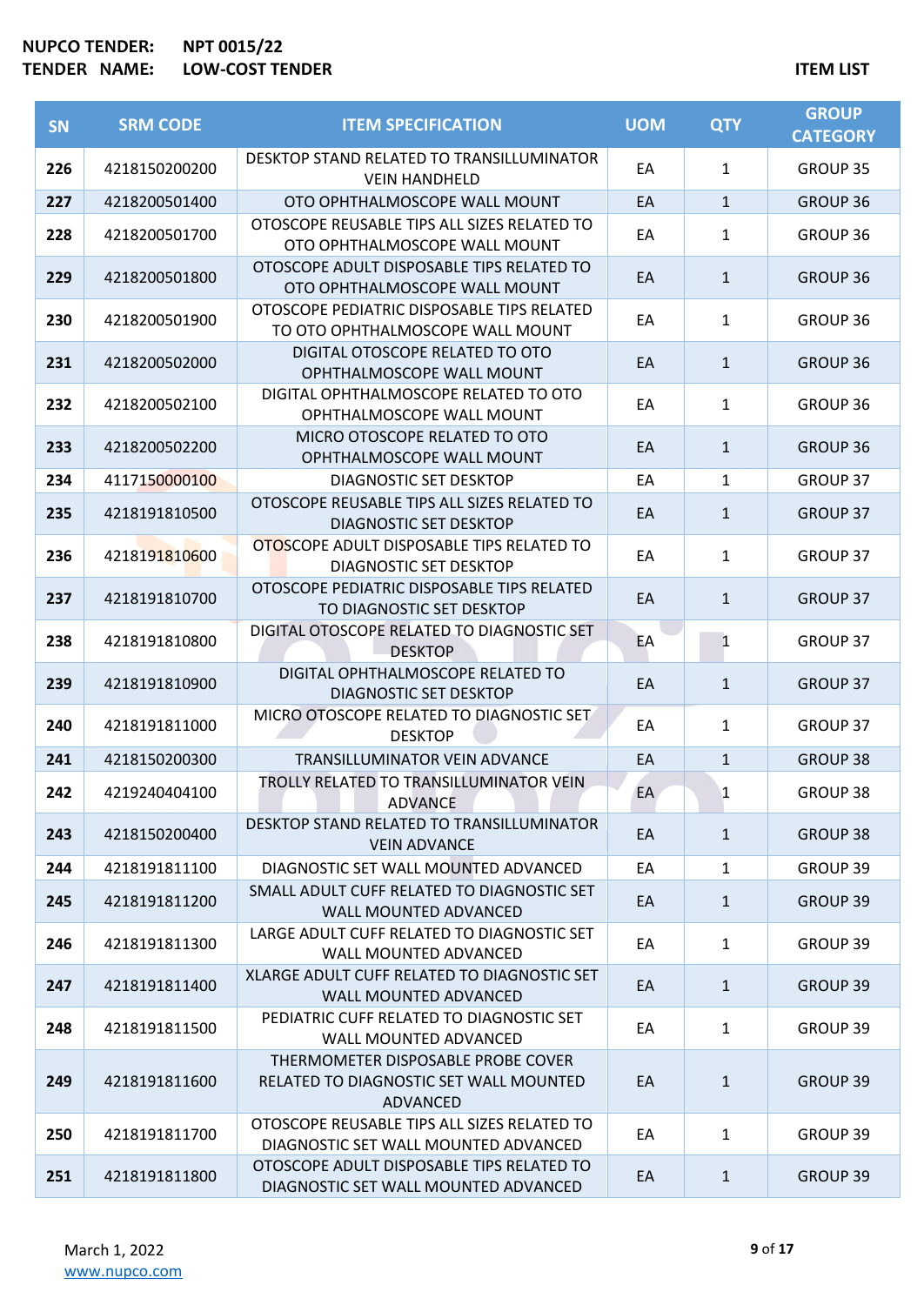| SN  | <b>SRM CODE</b> | <b>ITEM SPECIFICATION</b>                                                             | <b>UOM</b> | <b>QTY</b>   | <b>GROUP</b><br><b>CATEGORY</b> |
|-----|-----------------|---------------------------------------------------------------------------------------|------------|--------------|---------------------------------|
| 252 | 4218191811900   | OTOSCOPE PEDIATRIC DISPOSABLE TIPS RELATED<br>TO DIAGNOSTIC SET WALL MOUNTED ADVANCED | EA         | $\mathbf{1}$ | GROUP 39                        |
| 253 | 4218191812000   | DIGITAL OTOSCOPE RELATED TO DIAGNOSTIC SET<br><b>WALL MOUNTED ADVANCED</b>            | EA         | $\mathbf{1}$ | GROUP 39                        |
| 254 | 4218191812100   | DIGITAL OPHTHALMOSCOPE RELATED TO<br>DIAGNOSTIC SET WALL MOUNTED ADVANCED             | EA         | 1            | GROUP 39                        |
| 255 | 4218191812200   | MICRO OTOSCOPE RELATED TO DIAGNOSTIC SET<br>WALL MOUNTED ADVANCED                     | EA         | $\mathbf{1}$ | GROUP 39                        |
| 256 | 4214000006100   | <b>SCALE CHAIR</b>                                                                    | EA         | $\mathbf{1}$ | GROUP 40                        |
| 257 | 4111150500100   | CALIBRATION WEIGHT KIT RELATED TO SCALE<br><b>CHAIR</b>                               | EA         | $\mathbf{1}$ | GROUP 40                        |
| 258 | 4214000005900   | <b>SCALE INFANT</b>                                                                   | EA         | $\mathbf{1}$ | GROUP 41                        |
| 259 | 4111150500200   | CALIBRATION WEIGHT KIT RELATED TO SCALE<br><b>INFANT</b>                              | EA         | $\mathbf{1}$ | GROUP 41                        |
| 260 | 4214000006000   | <b>SCALE PATIENT WITH HEIGHT</b>                                                      | EA         | $\mathbf{1}$ | <b>GROUP 42</b>                 |
| 261 | 4111150500300   | CALIBRATION WEIGHT KIT RELATED TO SCALE<br>PATIENT WITH HEIGHT                        | EA         | $\mathbf{1}$ | <b>GROUP 42</b>                 |
| 262 | 4214000006200   | <b>SCALE WHEELCHAIR</b>                                                               | EA         | $\mathbf{1}$ | GROUP 43                        |
| 263 | 4111150500400   | CALIBRATION WEIGHT KIT RELATED TO SCALE<br><b>WHEELCHAIR</b>                          | EA         | $\mathbf{1}$ | GROUP 43                        |
| 264 | 4218280100000   | <b>SCALE DIAPER</b>                                                                   | EA         | $\mathbf{1}$ | GROUP 44                        |
| 265 | 4111150500500   | CALIBRATION WEIGHT KIT RELATED TO SCALE<br><b>DIAPER</b>                              | EA         | $\mathbf{1}$ | GROUP 44                        |
| 266 | 4214000007300   | SUCTION UNIT ELECTRICAL MOBILE                                                        | EA         | $\mathbf{1}$ | GROUP 45                        |
| 267 | 4229351102600   | AC POWER CORD RELATED TO SUCTION UNIT<br><b>ELECTRICAL MOBILE</b>                     | EA         | $\mathbf{1}$ | GROUP 45                        |
| 268 | 4229351102700   | DISPOSABLE CANISTERS RELATED TO SUCTION<br>UNIT ELECTRICAL MOBILE                     | EA         | 1            | GROUP 45                        |
| 269 | 4229351102800   | REUSABLE CANISTERS RELATED TO SUCTION UNIT<br><b>ELECTRICAL MOBILE</b>                | EA         | $\mathbf{1}$ | GROUP 45                        |
| 270 | 4229351102900   | ANTI BACTERIAL FILTER RELATED TO SUCTION<br>UNIT ELECTRICAL MOBILE                    | EA         | 1            | GROUP 45                        |
| 271 | 4228150001200   | <b>TABLE PACKAGING FIXED</b>                                                          | EA         | $\mathbf{1}$ | GROUP 46                        |
| 272 | 4228150001300   | BASKET RELATED TO TABLE PACKAGING FIXED                                               | EA         | 1            | GROUP 46                        |
| 273 | 4228150001400   | SHELVES RELATED TO TABLE PACKAGING FIXED                                              | EA         | $\mathbf{1}$ | GROUP 46                        |
| 274 | 4228150001500   | DISPENSERS RELATED TO TABLE PACKAGING FIXED                                           | EA         | 1            | GROUP 46                        |
| 275 | 4228150001600   | POUCH REEL HOLDER RELATED TO TABLE<br>PACKAGING FIXED                                 | EA         | $\mathbf{1}$ | GROUP 46                        |
| 276 | 4228150001700   | CUTTER RELATED TO TABLE PACKAGING FIXED                                               | EA         | 1            | GROUP 46                        |
| 277 | 4228150001800   | <b>CUPBOARD RELATED TO TABLE PACKAGING FIXED</b>                                      | EA         | $\mathbf{1}$ | GROUP 46                        |
| 278 | 4228150001900   | DRAWERS RELATED TO TABLE PACKAGING FIXED                                              | EA         | 1            | GROUP 46                        |
| 279 | 4228150002000   | ELECTRICAL COLUMNS RELATED TO TABLE<br>PACKAGING FIXED                                | EA         | $\mathbf{1}$ | GROUP 46                        |
| 280 | 4228150002100   | EXAM LAMP WITH MAGNIFICATION LED RELATED<br>TO TABLE PACKAGING FIXED                  | EA         | $\mathbf{1}$ | GROUP 46                        |
| 281 | 4228150002200   | SCREEN HOLDER RELATED TO TABLE PACKAGING<br><b>FIXED</b>                              | EA         | $\mathbf{1}$ | GROUP 46                        |
| 282 | 4228150002300   | LAMP FOR TABLE RELATED TO TABLE PACKAGING<br><b>FIXED</b>                             | EA         | $\mathbf{1}$ | GROUP 46                        |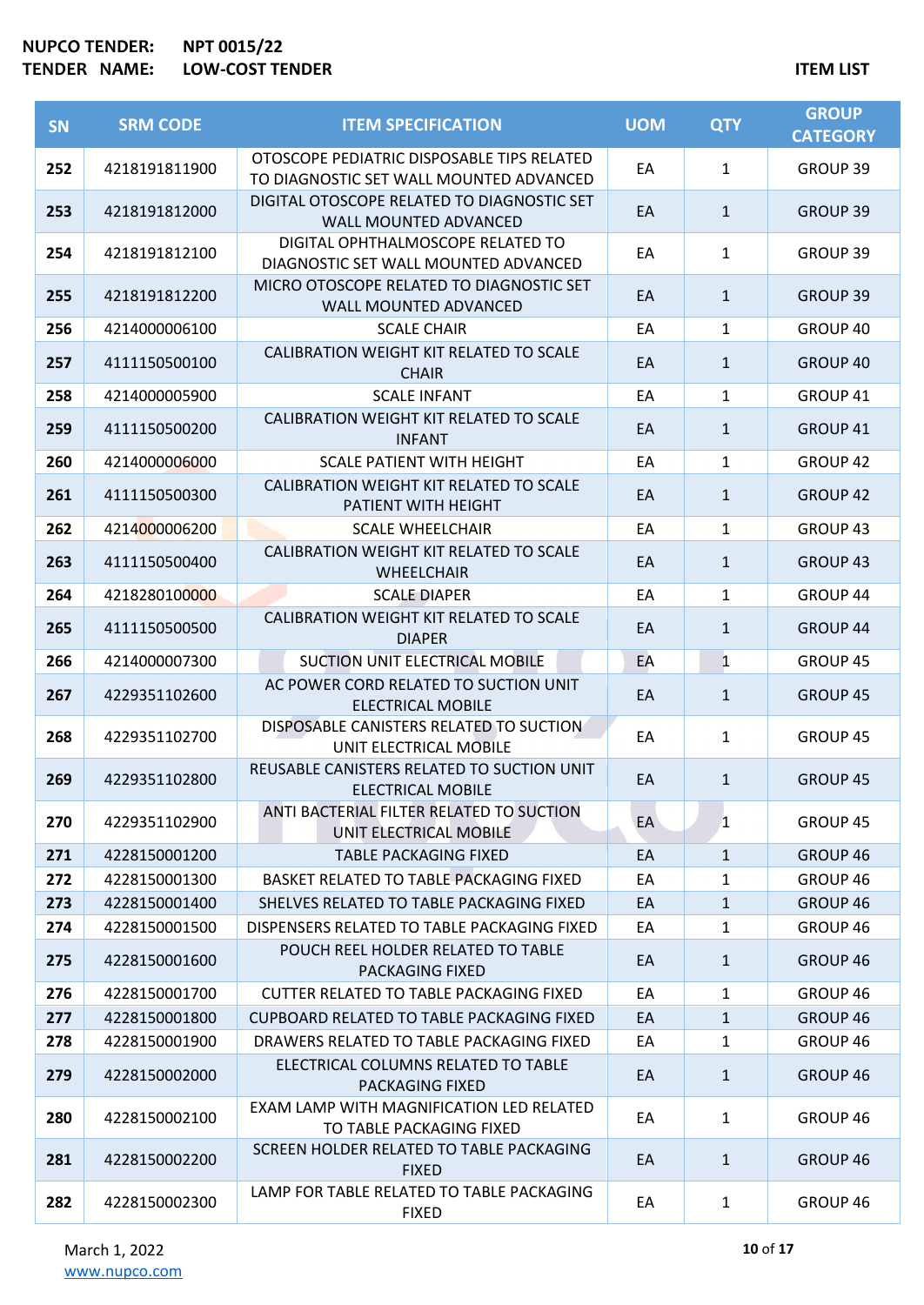| <b>SN</b> | <b>SRM CODE</b> | <b>ITEM SPECIFICATION</b>                                                                     | <b>UOM</b> | <b>QTY</b>   | <b>GROUP</b><br><b>CATEGORY</b> |
|-----------|-----------------|-----------------------------------------------------------------------------------------------|------------|--------------|---------------------------------|
| 283       | 4228150002400   | TABLE PACKAGING HEIGHT ADJUSTABLE LARGE                                                       | EA         | $\mathbf{1}$ | <b>GROUP 47</b>                 |
| 284       | 4228150002500   | BASKET RELATED TO TABLE PACKAGING HEIGHT<br><b>ADJUSTABLE LARGE</b>                           | EA         | $\mathbf{1}$ | GROUP 47                        |
| 285       | 4228150002600   | SHELVES RELATED TO TABLE PACKAGING HEIGHT<br><b>ADJUSTABLE LARGE</b>                          | EA         | $\mathbf{1}$ | GROUP 47                        |
| 286       | 4228150002700   | DISPENSERS RELATED TO TABLE PACKAGING<br>HEIGHT ADJUSTABLE LARGE                              | EA         | $\mathbf{1}$ | GROUP 47                        |
| 287       | 4228150002800   | POUCH REEL HOLDER RELATED TO TABLE<br>PACKAGING HEIGHT ADJUSTABLE LARGE                       | EA         | $\mathbf{1}$ | GROUP 47                        |
| 288       | 4228150002900   | CUTTER RELATED TO TABLE PACKAGING HEIGHT<br><b>ADJUSTABLE LARGE</b>                           | EA         | $\mathbf{1}$ | GROUP 47                        |
| 289       | 4228150003000   | <b>CUPBOARD RELATED TO TABLE PACKAGING</b><br><b>HEIGHT ADJUSTABLE LARGE</b>                  | EA         | $\mathbf{1}$ | GROUP 47                        |
| 290       | 4228150003100   | DRAWERS RELATED TO TABLE PACKAGING HEIGHT<br><b>ADJUSTABLE LARGE</b>                          | EA         | $\mathbf{1}$ | GROUP 47                        |
| 291       | 4228150003200   | ELECTRICAL COLUMNS RELATED TO TABLE<br>PACKAGING HEIGHT ADJUSTABLE LARGE                      | EA         | $\mathbf{1}$ | GROUP 47                        |
| 292       | 4228150003300   | <b>EXAM LAMP WITH MAGNIFICATION LED RELATED</b><br>TO TABLE PACKAGING HEIGHT ADJUSTABLE LARGE | EA         | $\mathbf{1}$ | GROUP 47                        |
| 293       | 4228150003400   | SCREEN HOLDER RELATED TO TABLE PACKAGING<br><b>HEIGHT ADJUSTABLE LARGE</b>                    | EA         | $\mathbf{1}$ | GROUP 47                        |
| 294       | 4228150003500   | LAMP FOR TABLE RELATED TO TABLE PACKAGING<br><b>HEIGHT ADJUSTABLE LARGE</b>                   | EA         | 1            | GROUP 47                        |
| 295       | 4228150003600   | TABLE PACKAGING HEIGHT ADJUSTABLE SMALL                                                       | EA         | $\mathbf{1}$ | GROUP 48                        |
| 296       | 4228150003700   | BASKET RELATED TO TABLE PACKAGING HEIGHT<br><b>ADJUSTABLE SMALL</b>                           | EA         | 1            | GROUP 48                        |
| 297       | 4228150003800   | SHELVES RELATED TO TABLE PACKAGING HEIGHT<br><b>ADJUSTABLE SMALL</b>                          | EA         | $\mathbf{1}$ | <b>GROUP 48</b>                 |
| 298       | 4228150003900   | DISPENSERS RELATED TO TABLE PACKAGING<br><b>HEIGHT ADJUSTABLE SMALL</b>                       | EA         | $\mathbf{1}$ | GROUP 48                        |
| 299       | 4228150004000   | POUCH REEL HOLDER RELATED TO TABLE<br>PACKAGING HEIGHT ADJUSTABLE SMALL                       | EA         | $\mathbf{1}$ | GROUP 48                        |
| 300       | 4228150004100   | <b>CUTTER RELATED TO TABLE PACKAGING HEIGHT</b><br><b>ADJUSTABLE SMALL</b>                    | EA         | 1            | GROUP 48                        |
| 301       | 4228150004200   | <b>CUPBOARD RELATED TO TABLE PACKAGING</b><br><b>HEIGHT ADJUSTABLE SMALL</b>                  | EA         | $\mathbf{1}$ | <b>GROUP 48</b>                 |
| 302       | 4228150004300   | DRAWERS RELATED TO TABLE PACKAGING HEIGHT<br><b>ADJUSTABLE SMALL</b>                          | EA         | 1            | GROUP 48                        |
| 303       | 4228150004400   | ELECTRICAL COLUMNS RELATED TO TABLE<br>PACKAGING HEIGHT ADJUSTABLE SMALL                      | EA         | $\mathbf{1}$ | GROUP 48                        |
| 304       | 4228150004500   | EXAM LAMP WITH MAGNIFICATION LED RELATED<br>TO TABLE PACKAGING HEIGHT ADJUSTABLE SMALL        | EA         | $\mathbf{1}$ | GROUP 48                        |
| 305       | 4228150004600   | SCREEN HOLDER RELATED TO TABLE PACKAGING<br><b>HEIGHT ADJUSTABLE SMALL</b>                    | EA         | $\mathbf{1}$ | GROUP 48                        |
| 306       | 4228150004700   | LAMP FOR TABLE RELATED TO TABLE PACKAGING<br>HEIGHT ADJUSTABLE SMALL                          | EA         | $\mathbf{1}$ | GROUP 48                        |
| 307       | 4219240404200   | <b>CART GENERAL</b>                                                                           | EA         | $\mathbf{1}$ | GROUP 49                        |
| 308       | 4219240700600   | WASTE CONTAINER WITH COVER RELATED TO<br><b>CART GENERAL</b>                                  | EA         | 1            | GROUP 49                        |
| 309       | 4219240700700   | SIDE BASKET RELATED TO CART GENERAL                                                           | EA         | $\mathbf{1}$ | GROUP 49                        |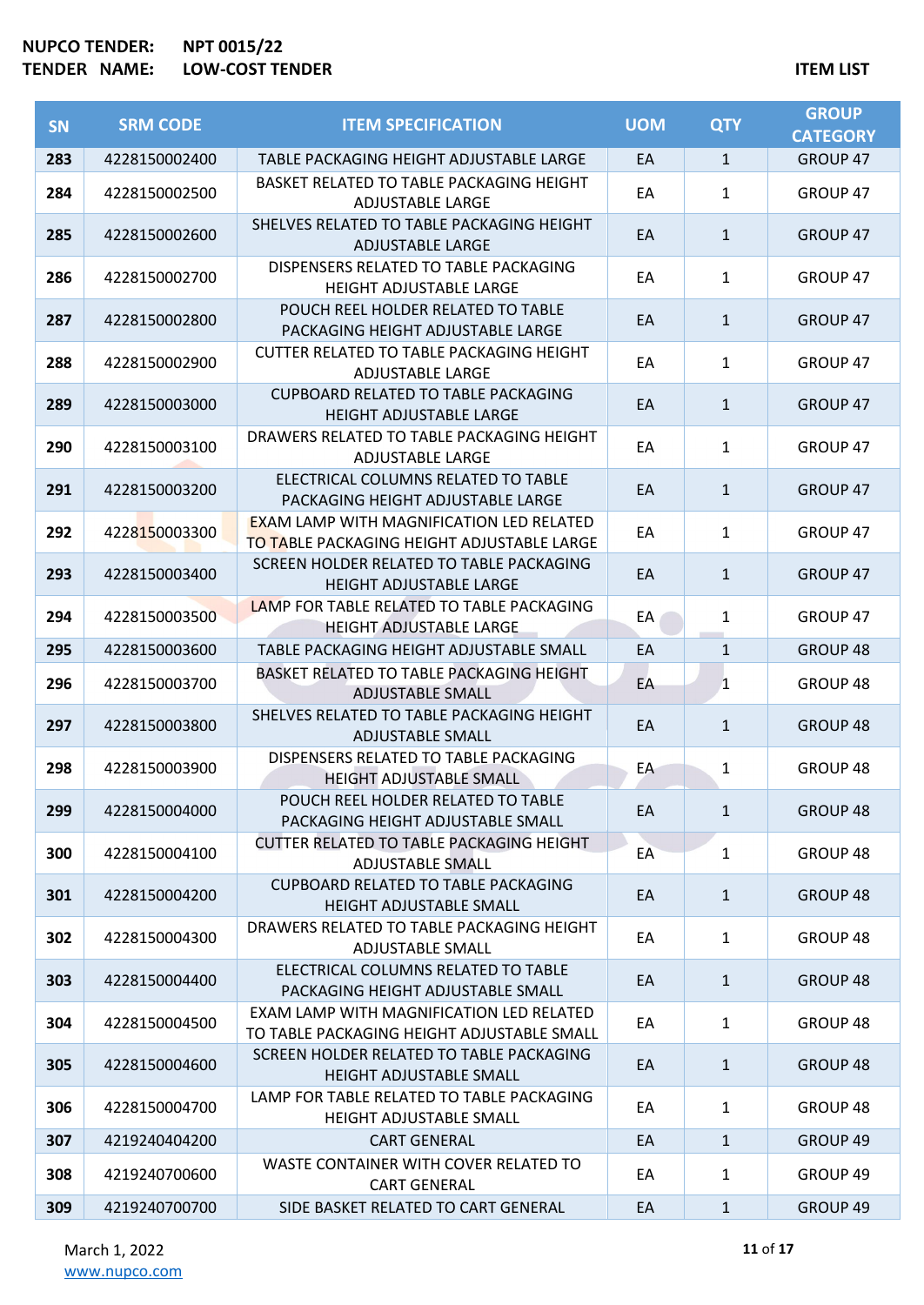| <b>SN</b> | <b>SRM CODE</b> | <b>ITEM SPECIFICATION</b>                                                                                      | <b>UOM</b> | <b>QTY</b>   | <b>GROUP</b>    |
|-----------|-----------------|----------------------------------------------------------------------------------------------------------------|------------|--------------|-----------------|
|           |                 |                                                                                                                |            |              | <b>CATEGORY</b> |
| 310       | 4219240700800   | <b>OVERBRIDGE RELATED TO CART GENERAL</b>                                                                      | EA         | 1            | GROUP 49        |
| 311       | 4219240700900   | IV POLE RELATED TO CART GENERAL                                                                                | EA         | $\mathbf{1}$ | GROUP 49        |
| 312       | 4219240701000   | ADJUSTABLE MONITOR SHELF RELATED TO CART<br><b>GENERAL</b>                                                     | EA         | $\mathbf{1}$ | GROUP 49        |
| 313       | 4219240701100   | CYLINDER HOLDER RELATED TO CART GENERAL                                                                        | EA         | $\mathbf{1}$ | GROUP 49        |
| 314       | 4219240701200   | CENTRAL LOCK RELATED TO CART GENERAL                                                                           | EA         | 1            | GROUP 49        |
| 315       | 4219240701300   | DRAWER DIVIDER RELATED TO CART GENERAL                                                                         | EA         | 1            | GROUP 49        |
| 316       | 4219240701400   | SEAL LOCK RELATED TO CART GENERAL                                                                              | EA         | 1            | GROUP 49        |
| 317       | 4219240701500   | DRAWER RELATED TO CART GENERAL                                                                                 | EA         | $\mathbf{1}$ | GROUP 49        |
| 318       | 4220160001000   | REGULATOR SUCTION MRI COMPATIBLE WALL<br><b>MOUNTED</b>                                                        | EA         | $\mathbf{1}$ | GROUP 50        |
| 319       | 4229351103000   | REUSABLES SUCTION JARS RELATED TO<br>REGULATOR SUCTION MRI COMPATIBLE WALL<br><b>MOUNTED</b>                   | EA         | $\mathbf{1}$ | <b>GROUP 50</b> |
| 320       | 4229351103100   | DISPOSABLES SUCTION JARS RELATED TO<br>REGULATOR SUCTION MRI COMPATIBLE WALL<br><b>MOUNTED</b>                 | EA         | $\mathbf{1}$ | GROUP 50        |
| 321       | 4229351103200   | SUCTION SILICON TUBE ≥ 1 M RELATED TO<br>REGULATOR SUCTION MRI COMPATIBLE WALL<br><b>MOUNTED</b>               | EA         | $\mathbf{1}$ | <b>GROUP 50</b> |
| 322       | 4111250101000   | FLOWMETER O2 MRI COMPATIBLE WALL<br><b>MOUNTED</b>                                                             | EA         | $\mathbf{1}$ | GROUP 51        |
| 323       | 4111250101100   | HUMIDIFIER REUSABLE RELATED TO FLOWMETER<br>02 MRI COMPATIBLE WALL MOUNTED                                     | EA         | $\mathbf{1}$ | GROUP 51        |
| 324       | 4111250101200   | HUMIDIFIER DISPOSABLE RELATED TO<br>FLOWMETER O2 MRI COMPATIBLE WALL<br><b>MOUNTED</b>                         | EA         | 1            | GROUP 51        |
| 325       | 4225161100000   | VIDEONYSTAGMOGRAPHY VNG                                                                                        | EA         | $\mathbf{1}$ | <b>GROUP 52</b> |
| 326       | 4218309200200   | MOBILE, POWERED STRETCHER-CHAIR<br>SPECIFICALLY DESIGNED FOR VNG TESTING<br>RELATED TO VIDEONYSTAGMOGRAPHY VNG | EA         | 1            | <b>GROUP 52</b> |
| 327       | 4218303700000   | PROJECTOR CHART                                                                                                | EA         | $\mathbf{1}$ | <b>GROUP 53</b> |
| 328       | 4218308400000   | HIGH RESOLUTION 21.5 INCH LED SCREEN<br>RELATED TO PROJECTOR CHART                                             | EA         | $\mathbf{1}$ | <b>GROUP 53</b> |
| 329       | 4218308400100   | WALL MOUNTED CONFIGURATION RELATED TO<br>PROJECTOR CHART                                                       | EA         | $\mathbf{1}$ | <b>GROUP 53</b> |
| 330       | 4218308400200   | RED/GREEN GLASSES RELATED TO PROJECTOR<br><b>CHART</b>                                                         | EA         | $\mathbf{1}$ | <b>GROUP 53</b> |
| 331       | 4218308400300   | POLARIZING GLASSES RELATED TO PROJECTOR<br><b>CHART</b>                                                        | EA         | $\mathbf{1}$ | GROUP 53        |
| 332       | 4229510000400   | <b>BOWL STAND DOUBLE</b>                                                                                       | EA         | $\mathbf{1}$ | GROUP 54        |
| 333       | 4214160500600   | BOWL RELATED TO BOWL STAND DOUBLE                                                                              | EA         | $\mathbf{1}$ | <b>GROUP 54</b> |
| 334       | 4229510000500   | <b>BOWL STAND SINGLE</b>                                                                                       | EA         | 1            | GROUP 55        |
| 335       | 4214160500700   | <b>BOWL RELATED TO BOWL STAND SINGLE</b>                                                                       | EA         | $\mathbf{1}$ | GROUP 55        |
| 336       | 4229510000900   | CAST CUTTER WITH VACUUM                                                                                        | EA         | 1            | GROUP 56        |
| 337       | 4224160002500   | HEPA-FILTER RELATED TO CAST CUTTER WITH<br>VACUUM                                                              | EA         | $\mathbf{1}$ | GROUP 56        |
| 338       | 4224160002600   | DUST BAG RELATED TO CAST CUTTER WITH<br>VACUUM                                                                 | EA         | 1            | GROUP 56        |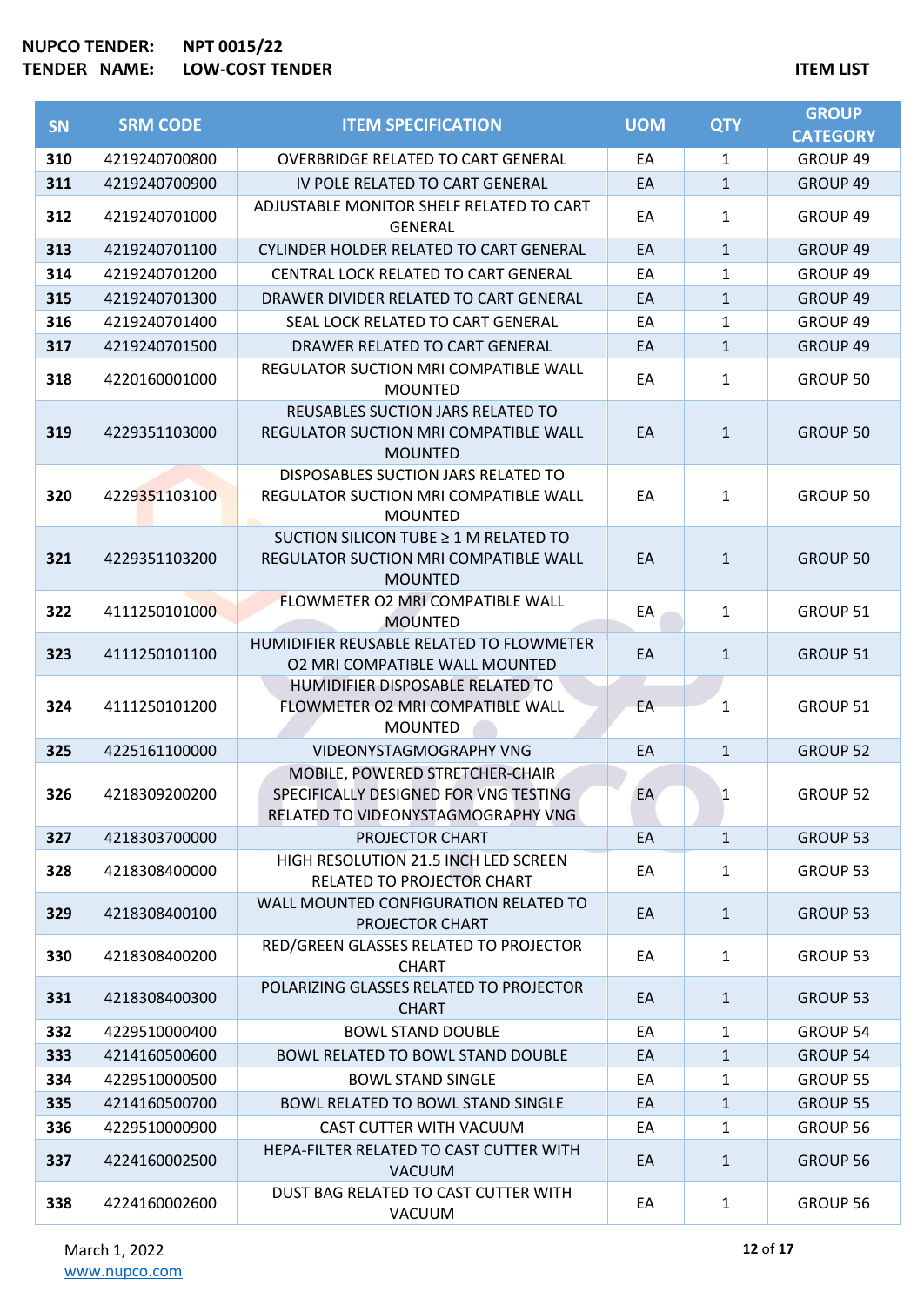| <b>SN</b> | <b>SRM CODE</b> | <b>ITEM SPECIFICATION</b>                                                                             | <b>UOM</b> | <b>QTY</b>   | <b>GROUP</b><br><b>CATEGORY</b> |
|-----------|-----------------|-------------------------------------------------------------------------------------------------------|------------|--------------|---------------------------------|
| 339       | 4224160002700   | SAW BLADES FOR STANDARD PLASTER $\emptyset$ ~45, ~50,<br>~70 MM RELATED TO CAST CUTTER WITH<br>VACUUM | EA         | $\mathbf{1}$ | GROUP 56                        |
| 340       | 4224160002800   | SAW BLADES FOR SYNTHETIC CAST Ø ~45, ~50,<br>~70 MM RELATED TO CAST CUTTER WITH<br>VACUUM             | EA         | 1            | <b>GROUP 56</b>                 |
| 341       | 4229510002600   | <b>HEADLIGHT FIBEROPTIC SURGICAL</b>                                                                  | EA         | $\mathbf{1}$ | GROUP 57                        |
| 342       | 4218260603800   | REPLACEMENT LAMP RELATED TO HEADLIGHT<br><b>FIBEROPTIC SURGICAL</b>                                   | EA         | 1            | GROUP 57                        |
| 343       | 4218260603900   | FIBER OPTIC LIGHT CABLE RELATED TO HEADLIGHT<br><b>FIBEROPTIC SURGICAL</b>                            | EA         | $\mathbf{1}$ | GROUP 57                        |
| 344       | 4218260604000   | HEADBAND WITH BALL JOIN RELATED TO<br>HEADLIGHT FIBEROPTIC SURGICAL                                   | EA         | 1            | <b>GROUP 57</b>                 |
| 345       | 4218260604100   | CAMERA RELATED TO HEADLIGHT FIBEROPTIC<br><b>SURGICAL</b>                                             | EA         | $\mathbf{1}$ | <b>GROUP 57</b>                 |
| 346       | 4218260604200   | CAMERA PROCESSOR RELATED TO HEADLIGHT<br><b>FIBEROPTIC SURGICAL</b>                                   | EA         | $\mathbf{1}$ | <b>GROUP 57</b>                 |
| 347       | 4229510003800   | <b>LIGHT SOURCE LED</b>                                                                               | EA         | $\mathbf{1}$ | <b>GROUP 58</b>                 |
| 348       | 4218260604300   | <b>BATTERY RELATED TO LIGHT SOURCE LED</b>                                                            | EA         | 1            | <b>GROUP 58</b>                 |
| 349       | 4218260604400   | BATTERY CHARGER RELATED TO LIGHT SOURCE<br><b>LED</b>                                                 | EA         | $\mathbf{1}$ | <b>GROUP 58</b>                 |
| 350       | 4218260604500   | FIBER OPTIC LIGHT CABLE RELATED TO LIGHT<br><b>SOURCE LED</b>                                         | EA         | 1            | <b>GROUP 58</b>                 |
| 351       | 4218260604600   | HEADBAND WITH BALL JOIN RELATED TO LIGHT<br><b>SOURCE LED</b>                                         | EA         | $\mathbf{1}$ | <b>GROUP 58</b>                 |
| 352       | 4229510007000   | SUCTION UNIT HIGH VACUUM                                                                              | EA         | $\mathbf{1}$ | GROUP 59                        |
| 353       | 4229351103300   | AC POWER CORD RELATED TO SUCTION UNIT<br><b>HIGH VACUUM</b>                                           | EA         | $\mathbf{1}$ | <b>GROUP 59</b>                 |
| 354       | 4229351103400   | DISPOSABLE CANISTERS RELATED TO SUCTION<br>UNIT HIGH VACUUM                                           | EA         | $\mathbf{1}$ | <b>GROUP 59</b>                 |
| 355       | 4229351103500   | REUSABLE CANISTERS RELATED TO SUCTION UNIT<br><b>HIGH VACUUM</b>                                      | EA         | $\mathbf{1}$ | <b>GROUP 59</b>                 |
| 356       | 4229351103600   | ANTI BACTERIAL FILTER RELATED TO SUCTION<br>UNIT HIGH VACUUM                                          | EA         | 1            | <b>GROUP 59</b>                 |
| 357       | 4229350000900   | CART ANESTHESIA SUPPLY                                                                                | EA         | $\mathbf{1}$ | GROUP 60                        |
| 358       | 4229515300000   | WASTE CONTAINER WITH COVER RELATED TO<br><b>CART ANESTHESIA SUPPLY</b>                                | EA         | 1            | GROUP 60                        |
| 359       | 4229515300100   | SIDE BASKET RELATED TO CART ANESTHESIA<br><b>SUPPLY</b>                                               | EA         | $\mathbf{1}$ | GROUP 60                        |
| 360       | 4229515300200   | OVERBRIDGE RELATED TO CART ANESTHESIA<br><b>SUPPLY</b>                                                | EA         | 1            | GROUP 60                        |
| 361       | 4229515300300   | IV POLE RELATED TO CART ANESTHESIA SUPPLY                                                             | EA         | $\mathbf{1}$ | GROUP 60                        |
| 362       | 4229515300400   | ADJUSTABLE MONITOR SHELF RELATED TO CART<br><b>ANESTHESIA SUPPLY</b>                                  | EA         | 1            | GROUP 60                        |
| 363       | 4229515300500   | CYLINDER HOLDER RELATED TO CART ANESTHESIA<br><b>SUPPLY</b>                                           | EA         | $\mathbf{1}$ | GROUP 60                        |
| 364       | 4229515300600   | CENTRAL LOCK RELATED TO CART ANESTHESIA<br><b>SUPPLY</b>                                              | EA         | 1            | GROUP 60                        |
| 365       | 4229515300700   | DRAWER DIVIDER RELATED TO CART ANESTHESIA<br><b>SUPPLY</b>                                            | EA         | $\mathbf{1}$ | GROUP 60                        |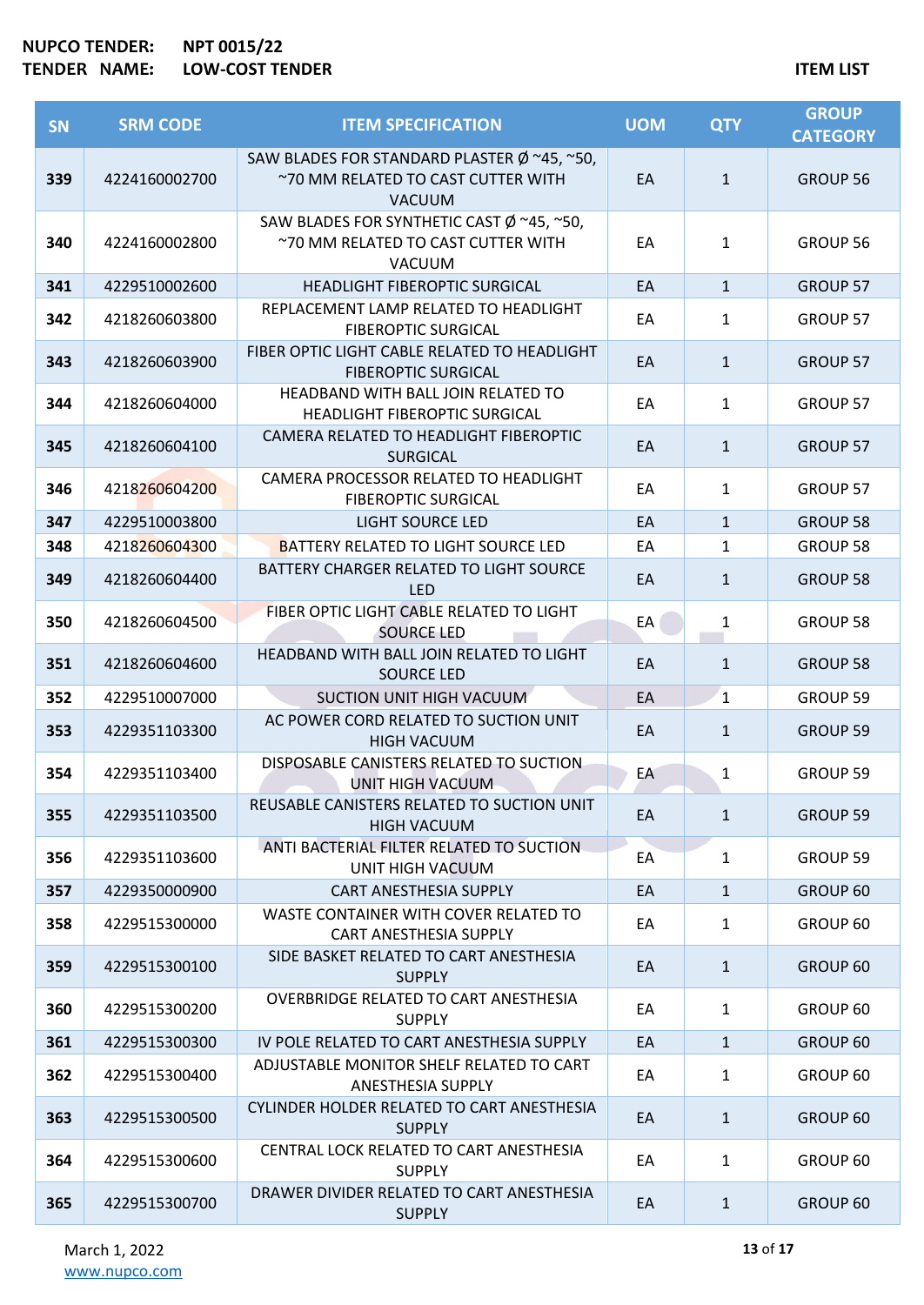| <b>SN</b>  | <b>SRM CODE</b>                | <b>ITEM SPECIFICATION</b>                                                         | <b>UOM</b> | <b>QTY</b>        | <b>GROUP</b><br><b>CATEGORY</b> |
|------------|--------------------------------|-----------------------------------------------------------------------------------|------------|-------------------|---------------------------------|
| 366        | 4229515300800                  | SEAL LOCK RELATED TO CART ANESTHESIA SUPPLY                                       | EA         | $\mathbf{1}$      | GROUP 60                        |
| 367        | 4229515300900                  | LARGE DRAWER RELATED TO CART ANESTHESIA<br><b>SUPPLY</b>                          | EA         | $\mathbf{1}$      | GROUP 60                        |
| 368        | 4229515301000                  | SMALL DRAWER RELATED TO CART ANESTHESIA<br><b>SUPPLY</b>                          | EA         | $\mathbf{1}$      | GROUP 60                        |
| 369        | 4229515301100                  | INDIVIDUAL DRAWER LOCK RELATED TO CART<br><b>ANESTHESIA SUPPLY</b>                | EA         | $\mathbf{1}$      | GROUP 60                        |
| 370        | 4229515301200                  | SIDE SHELF RELATED TO CART ANESTHESIA SUPPLY                                      | EA         | $\mathbf{1}$      | GROUP 60                        |
| 371        | 4229515301300                  | DIGITAL LOCK RELATED TO CART ANESTHESIA<br><b>SUPPLY</b>                          | EA         | $\mathbf{1}$      | GROUP 60                        |
| 372        | 4229515301400                  | <b>OVERBRIDGE 2 BINS RELATED TO CART</b><br><b>ANESTHESIA SUPPLY</b>              | EA         | $\mathbf{1}$      | GROUP 60                        |
| 373        | 4229515301500                  | <b>OVERBRIDGE 4 BINS RELATED TO CART</b><br><b>ANESTHESIA SUPPLY</b>              | EA         | $\mathbf{1}$      | GROUP 60                        |
| 374        | 4229515301600                  | <b>OVERBRIDGE 6 BINS RELATED TO CART</b><br><b>ANESTHESIA SUPPLY</b>              | EA         | $\mathbf{1}$      | GROUP 60                        |
| 375        | 4229515301700                  | OVERBRIDGE HUNGER RAIL RELATED TO CART<br><b>ANESTHESIA SUPPLY</b>                | EA         | $\mathbf{1}$      | GROUP 60                        |
| 376        | 4229350002200                  | <b>STIMULATOR NERVE</b>                                                           | EA         | $\mathbf{1}$      | GROUP 61                        |
| 377        | 4229547700500                  | CABLE RELATED TO STIMULATOR NERVE                                                 | EA         | $\mathbf{1}$      | GROUP 61                        |
| 378        | 4229547700600                  | <b>ELECTRODE RELATED TO STIMULATOR NERVE</b>                                      | EA         | $\mathbf{1}$      | GROUP 61                        |
| 379        | 4219240400200                  | <b>CART MEDICATION</b>                                                            | EA         | $\mathbf{1}$      | GROUP 62                        |
| 380        | 4219240703400                  | WASTE CONTAINER WITH COVER RELATED TO<br><b>CART MEDICATION</b>                   | EA         | 1                 | GROUP 62                        |
| 381        | 4219240703500                  | SIDE BASKET RELATED TO CART MEDICATION                                            | EA         | $\mathbf{1}$      | GROUP 62                        |
| 382        | 4219240703600                  | OVERBRIDGE RELATED TO CART MEDICATION                                             | EA         | $\mathbf{1}$      | GROUP 62                        |
| 383        | 4219240703700                  | IV POLE RELATED TO CART MEDICATION                                                | EA         | $\mathbf{1}$      | GROUP 62                        |
| 384        | 4219240703800                  | ADJUSTABLE MONITOR SHELF RELATED TO CART<br><b>MEDICATION</b>                     | EA         | $\mathbf{1}$      | GROUP 62                        |
| 385        | 4219240703900                  | CYLINDER HOLDER RELATED TO CART<br><b>MEDICATION</b>                              | EA         | $\mathbf{1}$      | GROUP 62                        |
| 386        | 4219240704000                  | CENTRAL LOCK RELATED TO CART MEDICATION                                           | <b>EA</b>  | $\mathbf{1}$      | GROUP 62                        |
| 387        | 4219240704100                  | DRAWER DIVIDER RELATED TO CART MEDICATION                                         | EA         | $\mathbf{1}$      | GROUP 62                        |
| 388        | 4219240704200                  | SEAL LOCK RELATED TO CART MEDICATION                                              | EA         | 1                 | GROUP 62                        |
| 389        | 4219240704300                  | LARGE DRAWER RELATED TO CART MEDICATION                                           | EA         | $\mathbf{1}$      | GROUP 62                        |
| 390<br>391 | 4219240704400<br>4219240704500 | SMALL DRAWER RELATED TO CART MEDICATION<br>INDIVIDUAL DRAWER LOCK RELATED TO CART | EA<br>EA   | 1<br>$\mathbf{1}$ | GROUP 62<br>GROUP 62            |
| 392        | 4219240704600                  | <b>MEDICATION</b><br>SIDE SHELF RELATED TO CART MEDICATION                        | EA         | $\mathbf{1}$      | GROUP 62                        |
| 393        | 4219240704700                  | DIGITAL LOCK RELATED TO CART MEDICATION                                           | EA         | $\mathbf{1}$      | GROUP 62                        |
|            |                                | <b>OVERBRIDGE 2 BINS RELATED TO CART</b>                                          |            |                   |                                 |
| 394        | 4219240704800                  | <b>MEDICATION</b>                                                                 | EA         | $\mathbf{1}$      | GROUP 62                        |
| 395        | 4219240704900                  | <b>OVERBRIDGE 4 BINS RELATED TO CART</b><br><b>MEDICATION</b>                     | EA         | $\mathbf{1}$      | GROUP 62                        |
| 396        | 4219240705000                  | <b>OVERBRIDGE 6 BINS RELATED TO CART</b><br><b>MEDICATION</b>                     | EA         | $\mathbf{1}$      | GROUP 62                        |
| 397        | 4219240705100                  | OVERBRIDGE HUNGER RAIL RELATED TO CART<br><b>MEDICATION</b>                       | EA         | $\mathbf{1}$      | GROUP 62                        |
| 398        | 4219180002500                  | <b>PUMP BREAST</b>                                                                | EA         | $\mathbf{1}$      | GROUP 63                        |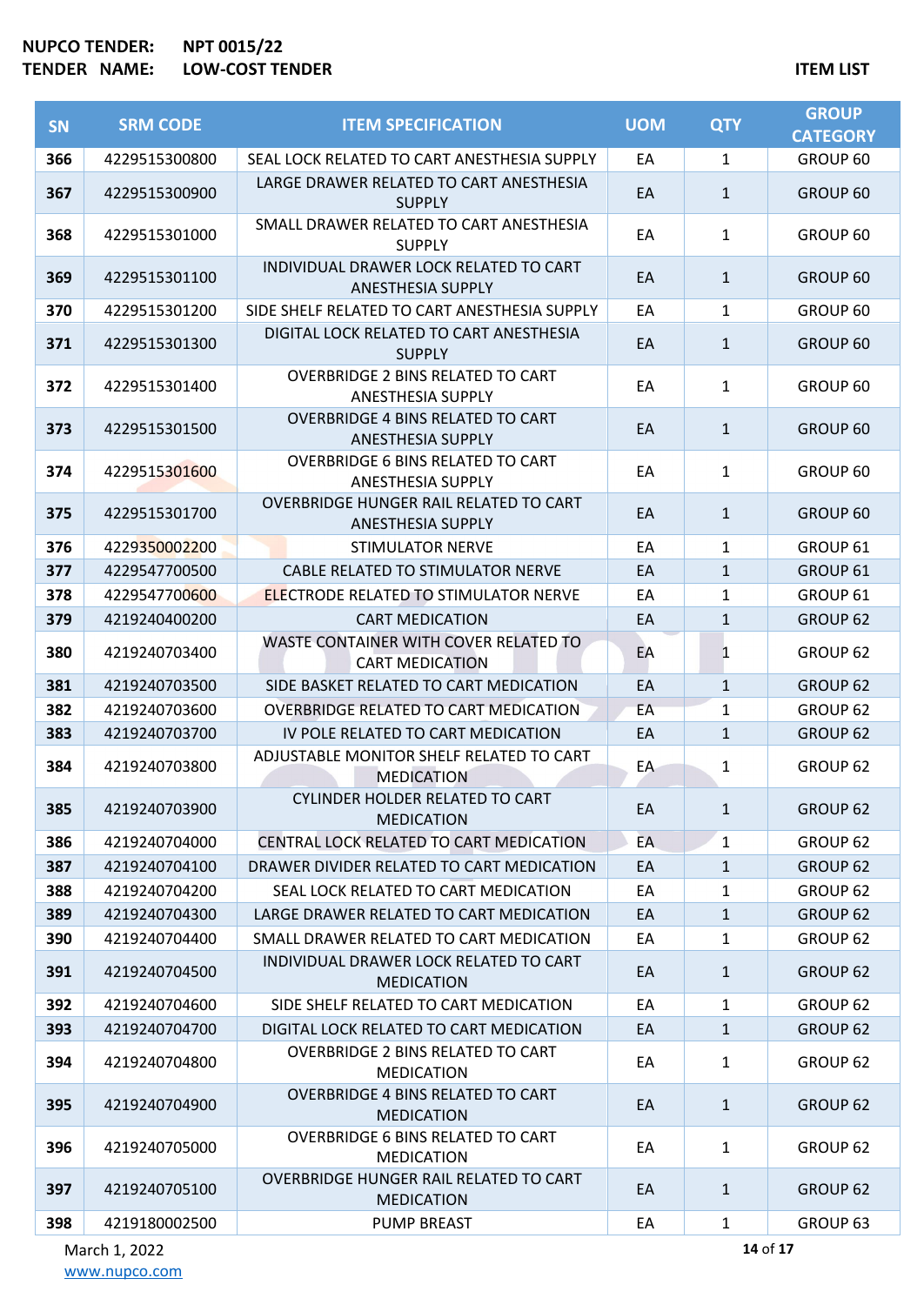| <b>SN</b> | <b>SRM CODE</b> | <b>ITEM SPECIFICATION</b>                                             | <b>UOM</b> | <b>QTY</b>   | <b>GROUP</b><br><b>CATEGORY</b> |
|-----------|-----------------|-----------------------------------------------------------------------|------------|--------------|---------------------------------|
| 399       | 4223190500100   | <b>MOBILE STAND 4 CASTERS WITH 2 BREAKS</b><br>RELATED TO PUMP BREAST | EA         | $\mathbf{1}$ | GROUP <sub>63</sub>             |
| 400       | 4223190500200   | DISPOSABLE COLLECTION BOTTLES SMALL<br><b>RELATED TO PUMP BREAST</b>  | EA         | $\mathbf{1}$ | GROUP 63                        |
| 401       | 4223190500300   | DISPOSABLE COLLECTION BOTTLES MEDIUM<br>RELATED TO PUMP BREAST        | EA         | $\mathbf{1}$ | GROUP 63                        |
| 402       | 4223190500400   | DISPOSABLE COLLECTION BOTTLES LARGE<br><b>RELATED TO PUMP BREAST</b>  | EA         | 1            | GROUP <sub>63</sub>             |
| 403       | 4223190500500   | BREAST FUNNELS SMALL SIZE RELATED TO PUMP<br><b>BREAST</b>            | EA         | $\mathbf{1}$ | GROUP <sub>63</sub>             |
| 404       | 4223190500600   | BREAST FUNNELS MEDIUM SIZE RELATED TO<br><b>PUMP BREAST</b>           | EA         | $\mathbf{1}$ | GROUP <sub>63</sub>             |
| 405       | 4223190500700   | BREAST FUNNELS LARGE SIZE RELATED TO PUMP<br><b>BREAST</b>            | EA         | $\mathbf{1}$ | GROUP <sub>63</sub>             |
| 406       | 4223190500800   | BREAST FUNNELS X LARGE SIZE RELATED TO PUMP<br><b>BREAST</b>          | EA         | 1            | GROUP <sub>63</sub>             |
| 407       | 4223190500900   | BREAST FUNNELS XX LARGE SIZE RELATED TO<br><b>PUMP BREAST</b>         | EA         | $\mathbf{1}$ | GROUP <sub>63</sub>             |
| 408       | 4219180000000   | <b>TROLLEY HYDRAULIC BATH SHOWER</b>                                  | EA         | $\mathbf{1}$ | <b>ITEMIZED</b>                 |
| 409       | 4219180003100   | <b>WARMER BABY BOTTLE</b>                                             | EA         | $\mathbf{1}$ | <b>ITEMIZED</b>                 |
| 410       | 4215243400100   | AMALGAMATOR                                                           | EA         | $\mathbf{1}$ | <b>ITEMIZED</b>                 |
| 411       | 4217200100100   | POLISHING TOOTH DENTAL                                                | EA         | $\mathbf{1}$ | <b>ITEMIZED</b>                 |
| 412       | 4215163603100   | SCALER ULTRASONIC POLISHING TOOTH                                     | EA         | 1            | <b>ITEMIZED</b>                 |
| 413       | 4214000001100   | <b>CART TRACTION</b>                                                  | EA         | $\mathbf{1}$ | <b>ITEMIZED</b>                 |
| 414       | 4219240400500   | <b>TROLLEY STAINLESS STEEL</b>                                        | EA         | $\mathbf{1}$ | <b>ITEMIZED</b>                 |
| 415       | 4215169100200   | LIGHT POLYMERIZATION DENTAL RESIN                                     | EA         | $\mathbf{1}$ | <b>ITEMIZED</b>                 |
| 416       | 4214000008600   | <b>CABINET ISOLATION VENTILATED</b>                                   | EA         | $\mathbf{1}$ | <b>ITEMIZED</b>                 |
| 417       | 4214000000000   | <b>CABINET STORAGE CATHETER</b>                                       | EA         | $\mathbf{1}$ | <b>ITEMIZED</b>                 |
| 418       | 4214000009700   | CABINET STORAGE GENERAL PURPOSE MOBILE                                | EA         | 1            | <b>ITEMIZED</b>                 |
| 419       | 4214000009800   | CABINET STORAGE GENERAL PURPOSE WALL<br><b>MOUNTED</b>                | EA         | $\mathbf{1}$ | <b>ITEMIZED</b>                 |
| 420       | 4214000002900   | <b>FLOWMETER AIR</b>                                                  | EA         | 1            | <b>ITEMIZED</b>                 |
| 421       | 4214000003000   | <b>FLOWMETER AIR NEONATE</b>                                          | EA         | $\mathbf{1}$ | <b>ITEMIZED</b>                 |
| 422       | 4214000006900   | <b>STOOL EXAMINATION</b>                                              | EA         | 1            | <b>ITEMIZED</b>                 |
| 423       | 4214000007200   | <b>STOOL SWIVEL MOBILE</b>                                            | EA         | $\mathbf{1}$ | <b>ITEMIZED</b>                 |
| 424       | 4214000006600   | <b>STAND IV</b>                                                       | EA         | 1            | <b>ITEMIZED</b>                 |
| 425       | 4214000007500   | <b>TABLE INSTRUMENT LARGE</b>                                         | EA         | $\mathbf{1}$ | <b>ITEMIZED</b>                 |
| 426       | 4214000007600   | <b>TABLE INSTRUMENT SMALL</b>                                         | EA         | 1            | <b>ITEMIZED</b>                 |
| 427       | 4214000005000   | PURIFIER AIR LARGE AREA                                               | EA         | $\mathbf{1}$ | <b>ITEMIZED</b>                 |
| 428       | 4214000005100   | PURIFIER AIR SMALL AREA                                               | EA         | $\mathbf{1}$ | <b>ITEMIZED</b>                 |
| 429       | 4214000006300   | SPHYGMOMANOMETER ANEROID MOBILE                                       | EA         | $\mathbf{1}$ | <b>ITEMIZED</b>                 |
| 430       | 4214000006400   | SPHYGMOMANOMETER ANEROID WALL                                         | EA         | 1            | <b>ITEMIZED</b>                 |
| 431       | 4214000008000   | THERMOMETER INFRARED                                                  | EA         | $\mathbf{1}$ | <b>ITEMIZED</b>                 |
| 432       | 4410240800000   | LABEL PRINTING MEDICAL                                                | EA         | $\mathbf{1}$ | <b>ITEMIZED</b>                 |
| 433       | 4111161400100   | STADIOMETER DIGITAL WALL MOUNTED                                      | EA         | $\mathbf{1}$ | <b>ITEMIZED</b>                 |
| 434       | 4214000058200   | <b>SCALE PATIENT FLOOR</b>                                            | EA         | 1            | <b>ITEMIZED</b>                 |
| 435       | 4218190003800   | <b>METER JAUNDICE</b>                                                 | EA         | $\mathbf{1}$ | <b>ITEMIZED</b>                 |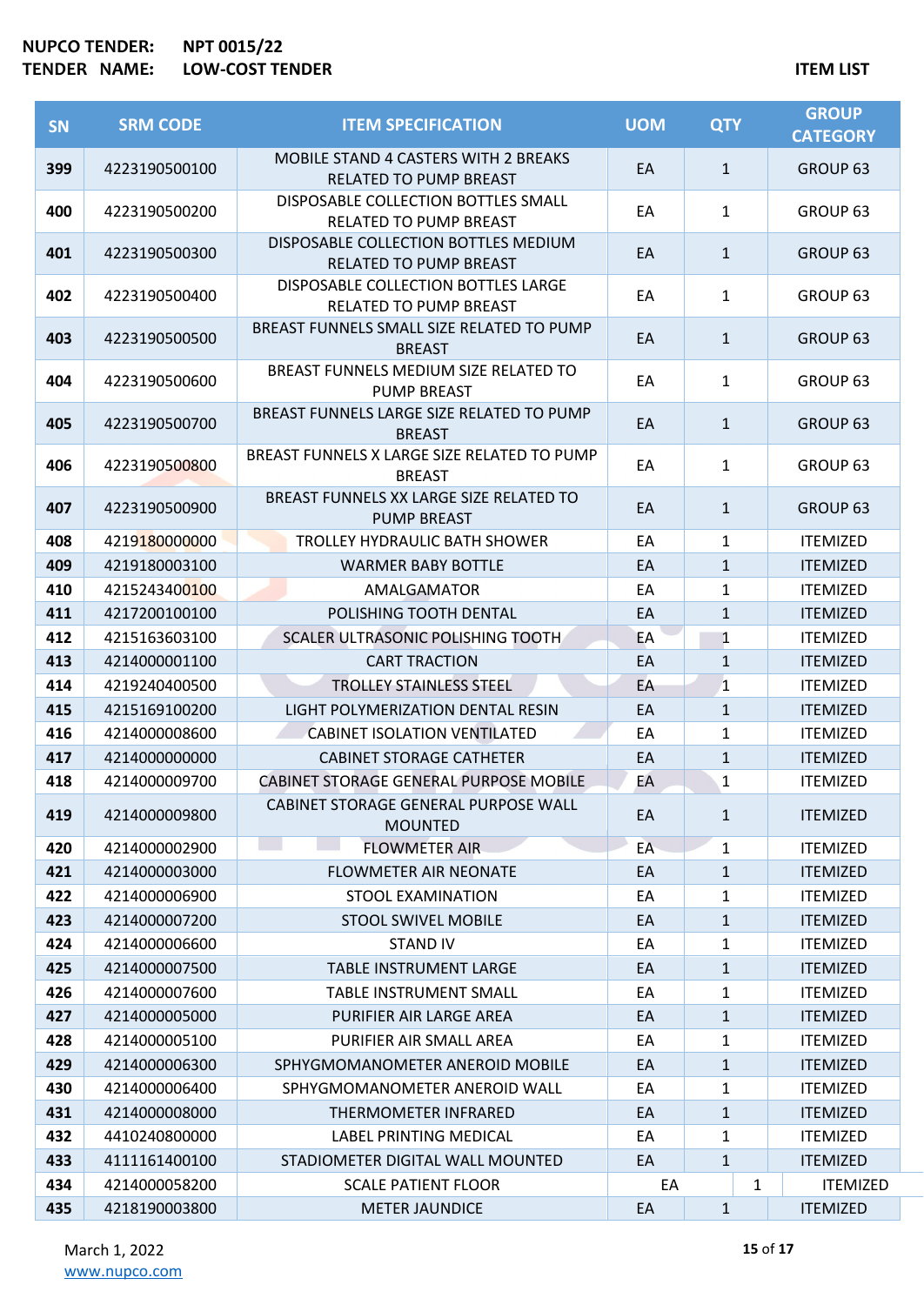| <b>SN</b> | <b>SRM CODE</b> | <b>ITEM SPECIFICATION</b>                                   | <b>UOM</b> | <b>QTY</b>   | <b>GROUP</b><br><b>CATEGORY</b> |
|-----------|-----------------|-------------------------------------------------------------|------------|--------------|---------------------------------|
| 436       | 4218190008200   | TRANSILLUMINATOR VEIN PNEUMOTHORAX                          | EA         | 1            | <b>ITEMIZED</b>                 |
| 437       | 4228000003000   | INDICATOR READER BIOLOGICAL                                 | EA         | $\mathbf{1}$ | <b>ITEMIZED</b>                 |
| 438       | 4214000012300   | <b>APPLICATOR LABEL GUN</b>                                 | EA         | 1            | <b>ITEMIZED</b>                 |
| 439       | 4228000000900   | CART CLOSE CABINET DOOR LOCK                                | EA         | $\mathbf{1}$ | <b>ITEMIZED</b>                 |
| 440       | 4228000001000   | CART CLOSE CABINET LATCH                                    | EA         | 1            | <b>ITEMIZED</b>                 |
| 441       | 4228000003900   | RACK SHELVE STORAGE TOP MOBILE                              | EA         | $\mathbf{1}$ | <b>ITEMIZED</b>                 |
| 442       | 4228000004100   | RACK SURGICAL CONTAINER 4 SHELVE                            | EA         | 1            | <b>ITEMIZED</b>                 |
| 443       | 4228000004000   | <b>RACK WRAP STERILE</b>                                    | EA         | $\mathbf{1}$ | <b>ITEMIZED</b>                 |
| 444       | 4228000004400   | <b>SEALER HEAT</b>                                          | EA         | 1            | <b>ITEMIZED</b>                 |
| 445       | 4228000004500   | SHELVES FREE STANDING                                       | EA         | $\mathbf{1}$ | <b>ITEMIZED</b>                 |
| 446       | 4228000004600   | SHELVE SHOES STAINLESS STEEL                                | EA         | 1            | <b>ITEMIZED</b>                 |
| 447       | 4228151500100   | <b>RACK CSSD 4 SHELVES</b>                                  | EA         | $\mathbf{1}$ | <b>ITEMIZED</b>                 |
| 448       | 4228151500200   | <b>RACK CSSD 3 SHELVES</b>                                  | EA         | 1            | <b>ITEMIZED</b>                 |
| 449       | 4115000007000   | <b>CART UTILITY</b>                                         | EA         | $\mathbf{1}$ | <b>ITEMIZED</b>                 |
| 450       | 4219210100200   | <b>CHAIR BLOOD DRAWING</b>                                  | EA         | 1            | <b>ITEMIZED</b>                 |
| 451       | 4214000014600   | <b>CHAIR LAB</b>                                            | EA         | $\mathbf{1}$ | <b>ITEMIZED</b>                 |
| 452       | 4220370000700   | PROTECTION X-RAY EYEGLASSES                                 | EA         | 1            | <b>ITEMIZED</b>                 |
| 453       | 4220370000800   | <b>PROTECTION X-RAY GLOVES</b>                              | EA         | $\mathbf{1}$ | <b>ITEMIZED</b>                 |
| 454       | 4220370001000   | <b>PROTECTION X-RAY LEADED HALF ADULT</b>                   | EA         | 1            | <b>ITEMIZED</b>                 |
| 455       | 4220370001100   | PROTECTION X-RAY LEADED HALF PEDIATRIC                      | EA         | $\mathbf{1}$ | <b>ITEMIZED</b>                 |
| 456       | 4220370001200   | PROTECTION X-RAY THYROID COLLAR                             | EA         | 1            | <b>ITEMIZED</b>                 |
| 457       | 4220400201600   | PROTECTION X-RAY APRON FRONT SMALL                          | EA         | $\mathbf{1}$ | <b>ITEMIZED</b>                 |
| 458       | 4220400201700   | PROTECTION X-RAY APRON FRONT MEDIUM                         | EA         | 1            | <b>ITEMIZED</b>                 |
| 459       | 4220400201800   | PROTECTION X-RAY APRON FRONT LARGE                          | EA         | $\mathbf{1}$ | <b>ITEMIZED</b>                 |
| 460       | 4220400201900   | PROTECTION X-RAY APRON FRONT EXTRA LARGE                    | EA         | 1            | <b>ITEMIZED</b>                 |
| 461       | 4220400202000   | PROTECTION X-RAY APRON FRONT AND BACK<br>SMALL              | EA         | $\mathbf{1}$ | <b>ITEMIZED</b>                 |
| 462       | 4220400202100   | PROTECTION X-RAY APRON FRONT AND BACK<br><b>MEDIUM</b>      | EA         | 1            | <b>ITEMIZED</b>                 |
| 463       | 4220400202200   | PROTECTION X-RAY APRON FRONT AND BACK<br>LARGE              | EA         | $\mathbf{1}$ | <b>ITEMIZED</b>                 |
| 464       | 4220400202300   | PROTECTION X-RAY APRON FRONT AND BACK<br><b>EXTRA LARGE</b> | EA         | 1            | <b>ITEMIZED</b>                 |
| 465       | 4220400202400   | PROTECTION X-RAY APRON LEAD FREE SMALL                      | EA         | $\mathbf{1}$ | <b>ITEMIZED</b>                 |
| 466       | 4220400202500   | PROTECTION X-RAY APRON LEAD FREE MEDIUM                     | EA         | 1            | <b>ITEMIZED</b>                 |
| 467       | 4220400202600   | PROTECTION X-RAY APRON LEAD FREE LARGE                      | EA         | $\mathbf{1}$ | <b>ITEMIZED</b>                 |
| 468       | 4220400202700   | PROTECTION X-RAY APRON LEAD FREE SIZE EXTRA<br>LARGE        | EA         | $\mathbf{1}$ | <b>ITEMIZED</b>                 |
| 469       | 4220400202800   | PROTECTION X-RAY APRON VEST AND SKIRT<br><b>SMALL</b>       | EA         | $\mathbf{1}$ | <b>ITEMIZED</b>                 |
| 470       | 4220400202900   | PROTECTION X-RAY APRON VEST AND SKIRT<br><b>MEDIUM</b>      | EA         | 1            | <b>ITEMIZED</b>                 |
| 471       | 4220400203000   | PROTECTION X-RAY APRON VEST AND SKIRT<br>LARGE              | EA         | $\mathbf{1}$ | <b>ITEMIZED</b>                 |
| 472       | 4220400203100   | PROTECTION X-RAY APRON VEST AND SKIRT<br><b>EXTRA LARGE</b> | EA         | $\mathbf{1}$ | <b>ITEMIZED</b>                 |
| 473       | 4220400203200   | PROTECTION X-RAY GONADAL MALE                               | EA         | $\mathbf{1}$ | <b>ITEMIZED</b>                 |